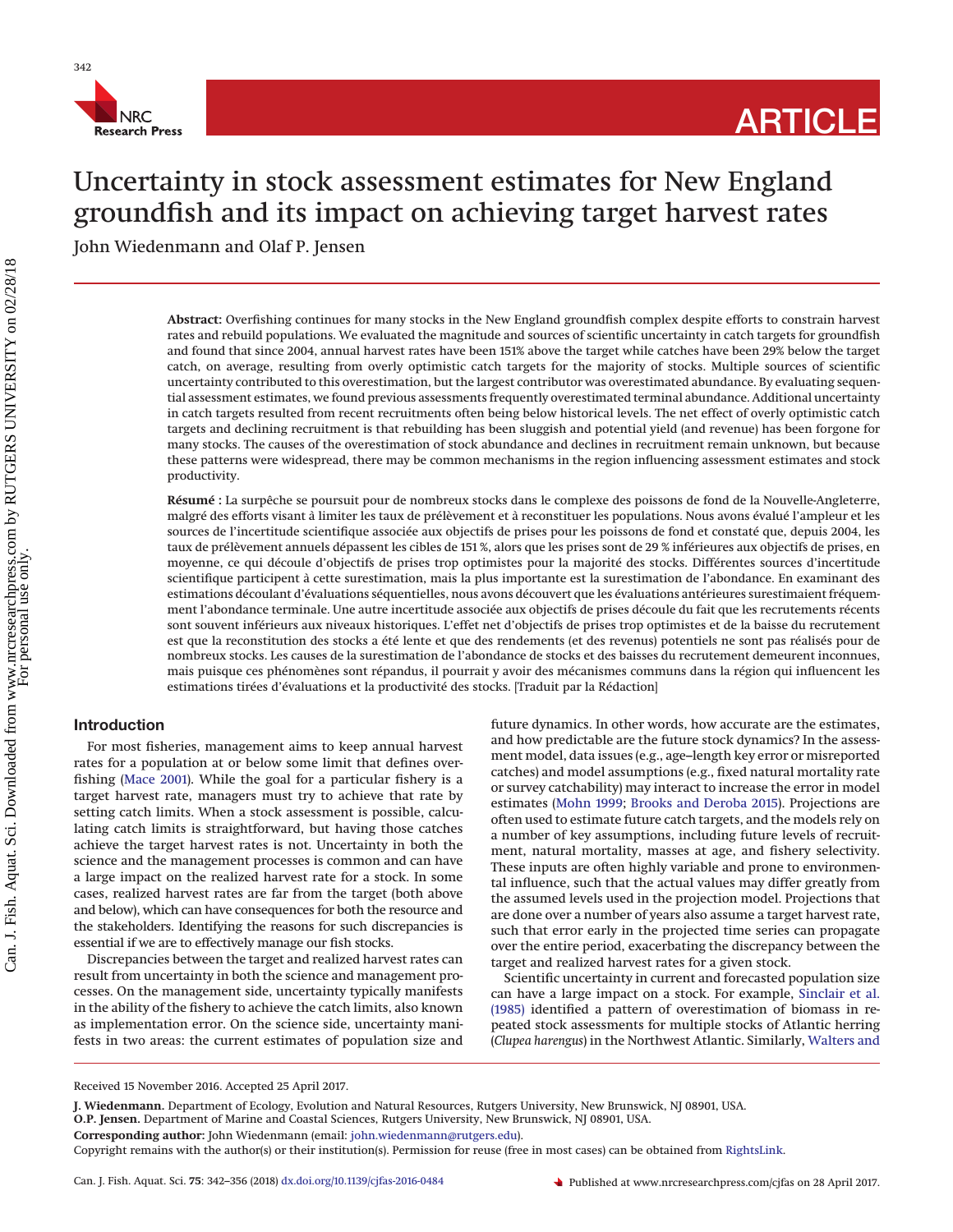<span id="page-1-0"></span>

|                              |  |  | Table 1. The 20 stocks in the New England groundfish complex, whether or not they were undergoing rebuilding in 2003 (NEFMC 2003), and |  |
|------------------------------|--|--|----------------------------------------------------------------------------------------------------------------------------------------|--|
| current status (NEFSC 2015). |  |  |                                                                                                                                        |  |

|                                                            |                                              |                                | Rebuilding Status |                                |
|------------------------------------------------------------|----------------------------------------------|--------------------------------|-------------------|--------------------------------|
| Full stock name                                            | Scientific name                              | Abbreviated name               | in 2003?          | in 2014                        |
| Georges Bank Atlantic cod                                  | Gadus morhua                                 | GB cod                         | <b>Yes</b>        | Overfished                     |
| Gulf of Maine Atlantic cod                                 | Gadus morhua                                 | GOM cod                        | <b>Yes</b>        | Overfished                     |
| Georges Bank haddock                                       | Melanogrammus aegelfinus                     | GB haddock                     | <b>Yes</b>        | Rebuilt                        |
| <b>Gulf of Maine haddock</b>                               | Melanogrammus aegelfinus                     | <b>GOM</b> haddock             | <b>Yes</b>        | Rebuilt                        |
| Georges Bank yellowtail flounder                           | Limanda ferruginea<br>GB yellowtail flounder |                                | Yes               | Unknown, likely<br>overfished* |
| Cape Cod - Gulf of Maine yellowtail flounder               | Limanda ferruginea                           | CC-GOM yellowtail flounder Yes |                   | Overfished                     |
| Southern New England - Mid-Atlantic yellowtail flounder    | Limanda ferruginea                           | SNE-MA yellowtail flounder     | Yes               | Overfished                     |
| Georges Bank winter flounder                               | Pseudopleuronectes americanus                | GB winter flounder             | N <sub>0</sub>    | Overfished                     |
| <b>Gulf of Maine winter flounder</b>                       | Pseudopleuronectes americanus                | GOM winter flounder            | N <sub>0</sub>    | Unknown                        |
| Southern New England – Mid-Atlantic winter flounder        | Pseudopleuronectes americanus                | SNE-MA winter flounder         | <b>Yes</b>        | Overfished                     |
| Witch flounder                                             | Glyptocephalus cynoglossus                   | Witch flounder                 | No.               | Overfished                     |
| American plaice                                            | Hippoglossoides platessoides                 | Plaice                         | <b>Yes</b>        | Not overfished                 |
| Acadian redfish                                            | Sebastes fasciatus                           | Redfish                        | <b>Yes</b>        | Rebuilt                        |
| Pollock                                                    | Pollachius virens                            | Pollock                        | N <sub>0</sub>    | Rebuilt                        |
| White hake                                                 | Urophycis tenuis                             | White hake                     | Yes               | Not overfished                 |
| Ocean pout                                                 | Zoarces americanus                           | Pout                           | <b>Yes</b>        | Overfished                     |
| Gulf of Maine – Georges Bank windowpane flounder           | Scopthalmus aquosus                          | North windowpane flounder No   |                   | Overfished                     |
| Southern New England - Mid-Atlantic windowpane<br>flounder | Scopthalmus aquosus                          | South windowpane flounder Yes  |                   | Rebuilt                        |
| Atlantic halibut                                           | Hippolossus hippoglossus                     | Halibut                        | Yes               | Overfished                     |
| Atlantic wolffish                                          | Anarhichas lupus                             | Wolffish                       | NA                | Overfished                     |

Note: For status, overfished refers to  $S < 0.5S$ <sub>MSY</sub>, not overfished refers to  $0.5S$ <sub>MSY</sub>  $S < S$ <sub>MSY</sub>, and rebuilt refers to  $S \ge S$ <sub>MSY</sub> (and does not necessarily imply a stock was undergoing rebuilding, like pollock for example).

\*Although the status of GB yellowtail is unknown due to uncertainty in the recent assessments, previous assessments that passed the review process indicated very low biomass in recent years [\(Legault et al. 2013\)](#page-13-6), so it is likely overfished.

[Maguire \(1996\)](#page-14-1) found repeated overestimation of biomass of the northern cod (*Gadus morhua*) stock in Canada. For both the cod and herring examples, one of the main contributing factors to assessment error was that catch per unit effort (CPUE) in the fishery (used as an index of abundance in the assessment model and assumed proportional to biomass) increased as the stock declined, resulting in inflated biomass estimates at low population sizes. Overestimated abundance can lead to overcapacity in the fleet as well as catch limits being set too high, and both of these contributed to the well-known northern cod stock collapse in the early 1990s [\(Walters and Maguire 1996\)](#page-14-1).

The groundfish complex in New England currently comprises 20 stocks [\(Table 1\)](#page-1-0), which have supported large fisheries of great economic and cultural importance in the region. Aggregate landings for groundfish by US vessels fluctuated between 100 000 t to over 200 000 t from 1962 to 1990, generally constituting more than half the total landings of all major fisheries in the northeastern US (comprising both New England and the Mid-Atlantic regions; [Sosebee et al. 2006\)](#page-14-2) during this time period. Intense fishing pressure resulted in a number of overfished stocks in need of rebuilding [\(Rosenberg et al. 2006\)](#page-14-3) as mandated by the Magnuson– Stevens Fishery Conservation and Management Act of 1996 (MSFCMA; [NOAA 1996\)](#page-13-3). Early rebuilding efforts were largely ineffective, however, and a lawsuit (Conservation Law Foundation et al. v. Donald Evans et al.) resulted in a federal judge ruling that the Fishery Management Plan (FMP) for groundfish did not comply with the MSFCMA. As a result, the New England Fishery Management Council (NEFMC) drafted Amendment 13 to the groundfish FMP, with the aim of constraining harvest rates and rebuilding overfished stocks, with most of the 14 groundfish stocks undergoing rebuilding estimated to be rebuilt by 2014 [\(NEFMC 2003\)](#page-13-4). However, after more than a decade of updated stock assessments and management actions, the majority of stocks undergoing rebuilding are not rebuilt (9 of 14, with eight of those still overfished), and three additional stocks are now in need of rebuilding [\(NEFSC 2015;](#page-14-4) [Table 1](#page-1-0) here). [Rothschild et al. \(2014\)](#page-14-5) noted that aggregate groundfish catches have been below the

aggregate catch limit since 2005, suggesting that at least for some groundfish stocks scientific uncertainty is playing a major role in the continued overfishing across groundfish stocks.

Understanding the magnitude and sources of scientific uncertainty is essential for setting sustainable catch limits, and there are different approaches to do so. [Brooks and Legault \(2016\)](#page-13-5) conducted a "retrospective forecast" to evaluate sources of bias in projections based on a retrospective analysis of the 2008 assessments for New England groundfish and found error in abundance estimates had the largest impact on projection accuracy. Because [Brooks and Legault \(2016\)](#page-13-5) focused on a single assessment for each stock, their analysis was a measure of uncertainty within a given assessment model. From one assessment to another, a number of changes may occur to both the data inputs (beyond adding new years of data) and the structural assumptions within the assessment model, and such changes can result in large differences in model estimates between assessments. [Ralston et al. \(2011\)](#page-14-6) measured the uncertainty among repeated assessments by quantifying changes in biomass estimates over time for stocks off the western US, with the aim of informing appropriate buffer sizes in the harvest control rule to comply with the revised MSFCMA. In this paper we expand on these analyses and on that of [Rothschild](#page-14-5) [et al. \(2014\)](#page-14-5) and investigate how scientific uncertainty in the setting of target catches affected the ability to achieve target harvest rates for New England groundfish stocks from 2004 to 2014 (representing management from Amendment 13 onward). Specifically, we (*i*) compared target and observed catches and harvest rates for all stocks with estimates of harvest rates, (*ii*) evaluated how estimates from repeated stock assessments (a measure of across-model uncertainty) changed over time and how well measures of uncertainty from an assessment (within model uncertainty) captured the magnitude of error in assessment estimates, (*iii*) evaluated the projection models used to set catch targets to identify dominant sources of uncertainty, and (*iv*) quantified where stock biomass would be and the value of current fishery harvests if target harvest rates had been achieved.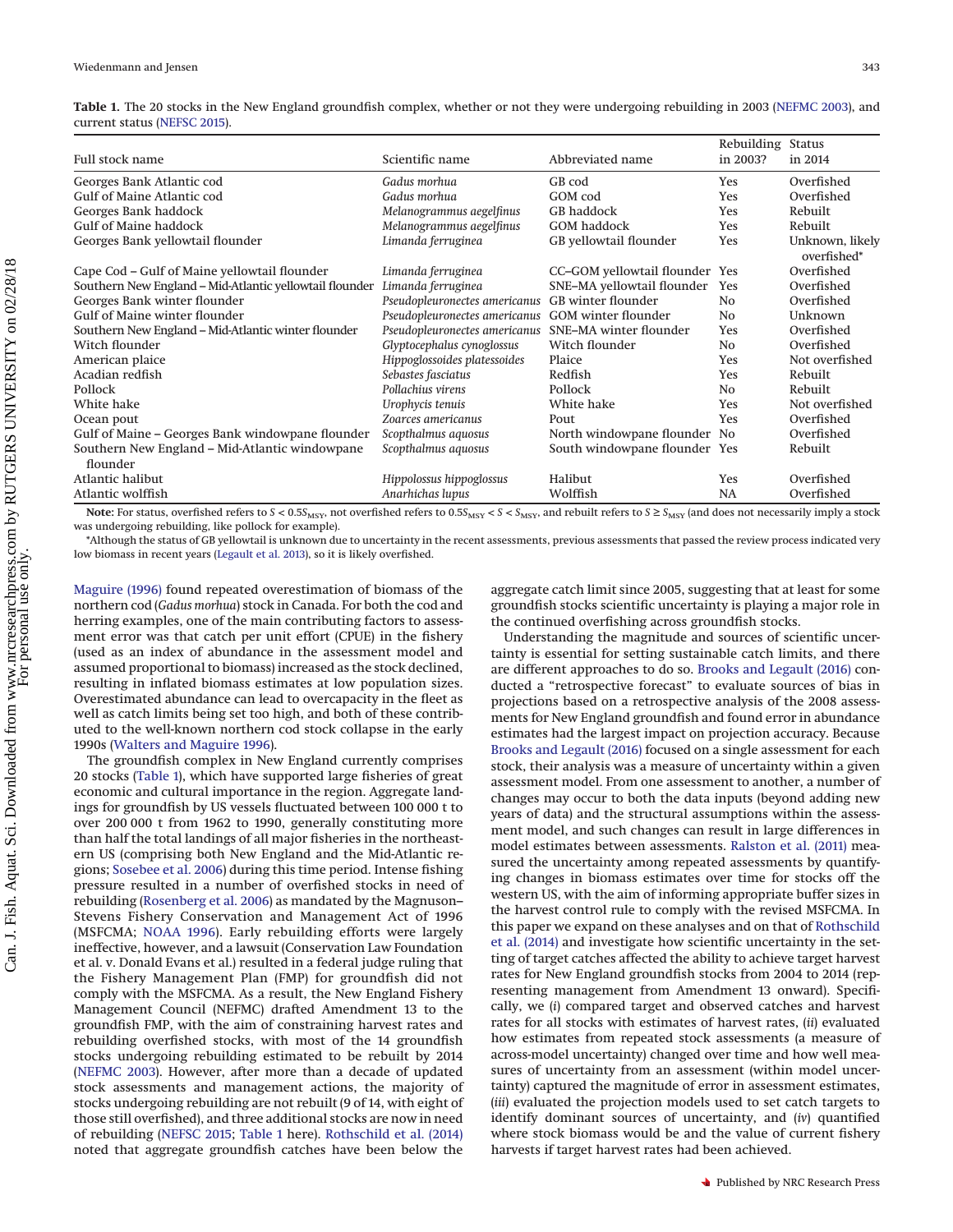## **Methods**

To better understand the roles that scientific and management uncertainty have played in the continued overfishing across groundfish stocks, we first need to know how the observed harvest rates and catches have deviated from the original management targets. We obtained annual target catches and harvest rates (*C*targ and *F*targ, respectively) from 2004 onward from amendments and framework adjustments to the New England groundfish FMP [\(NEFMC 2003,](#page-13-4) [2006,](#page-13-7) [2010,](#page-13-8) [2011,](#page-13-9) [2012,](#page-13-10) [2013,](#page-13-11) [2014\)](#page-13-12). In most cases,  $F_{\rm targ}$  was at or below harvest at maximum sustainable yield ( $F_{\rm MSY}$ ; see Supplemental Information<sup>1</sup> for more details when  $F_{\text{targ}} >$  was set above *F<sub>MSY</sub>*). Stock assessment documents [\(NEFSC 2002,](#page-13-13) [2003,](#page-13-14) [2005,](#page-14-7) [2008,](#page-14-8) [2010,](#page-14-9) [2011,](#page-14-10) [2012](#page-14-11)*a*, [2012](#page-14-12)*b*, [2012](#page-14-13)*c*, [2013](#page-14-14)*a*, [2013](#page-14-15)*b*, [2014,](#page-14-16) [2015;](#page-14-4) [Legault et al. 2011,](#page-13-15) [2013;](#page-13-6) [Hendrickson et al. 2015;](#page-13-16) [Palmer](#page-14-17) [2014\)](#page-14-17) provide estimates of the observed annual catches  $(C_{obs})$ , which are fixed inputs in the model, and annual harvest rates  $(F_{obs})$ , which are estimated in the model conditioned on  $C_{obs}$ and the estimated abundance and selectivity-at-age. Estimates of *F*<sub>obs</sub> were provided for all age classes for each stock, but we used the reported value for the fully selected age classes as our annual estimate for  $F_{\text{obs}}$ . We used the most recent assessment that passed review for a given stock as the source of estimates of "true" harvest rates and catches, but because these values may change in future assessments, we herein refer to them as the updated estimates.

We restricted our analyses to 15 groundfish stocks with estimates of biomass and harvest rates from age-structured or surplus production assessment models. Three stocks were omitted because the current assessment was index-based (ocean pout (*Zoarces americanus*) and two stocks of windowpane flounder (*Scophthalmus aquosus*)), and an additional stock was omitted (Atlantic wolffish, *Anarhichas lupus*) because it was a data-poor stock until recently [\(NSWG 2009\)](#page-14-18), such that most of the historical catch targets were not based on a target harvest rate. We also omitted Gulf of Maine (GOM) winter flounder (*Pseudopleuronectes americanus*) because assessments since 2008 have relied on survey-based sweptarea estimates of biomass. In situations where the most recent age-based assessments were deemed too uncertain to be the basis for management (Georges Bank (GB) cod and GB yellowtail flounder (*Limanda ferruginea*); [Legault et al. 2013;](#page-13-6) [NEFSC 2015\)](#page-14-4), the last assessment that passed review was used for the analysis [\(Legault](#page-13-6) [et al. 2013;](#page-13-6) [NEFSC 2013](#page-14-14)*a*). It is important to note that many of the uncertainties present in the failed recent assessments were likely present in previous assessments.

With annual estimates of  $F_{\text{obs}}$ ,  $F_{\text{targ}}$ ,  $C_{\text{obs}}$ , and  $C_{\text{targ}}$ , we calculated ratios each year:  $F_{\text{ratio}}(t) = F_{\text{obs}}(t)/F_{\text{targ}}(t)$ , and  $C_{\text{ratio}}(t) = C_{\text{obs}}(t)/F_{\text{carg}}(t)$ *C*targ(*t*). For some stocks prior to 2010, the target catch calculated using *F*<sub>targ</sub> was considered the landings only (i.e., no discards), but the estimates of *F*<sub>obs</sub> from the most recent assessment were calculated using the total catch (landings + discards). In such cases we used the observed landings as our  $C_{\rm obs}$  and adjusted the estimated harvest rate downward in that year based on the ratio of the landings to the total catch. This adjustment is an approximation and potentially underestimates the *F* resulting solely from the landings. Discards generally occurred for younger ages, and the *F* estimate we used was for the fully selected age classes, such that removing the discards may not change the fully selected *F* estimate by very much. We explored the impact of using the original or adjusted *F* and found it had a minimal effect on our overall results.

An *F*<sub>ratio</sub> above or below 1 indicates the target harvest rate was not achieved in a given year, which could result from either scientific uncertainty in the target catches or management uncertainty. For example, a stock with  $F_{\text{ratio}} = 2$  when  $C_{\text{ratio}} = 2$  is different from a stock with *F*ratio = 2 when *C*ratio = 0.5. In the former case, an overage in the total catch resulted in the higher *F*. In the latter case, total catch was only half the target, yet  $F_{\rm obs}$  was double *F*targ, indicating that scientific uncertainty played an important role in *F* > *F*<sub>targ</sub>. We therefore calculated a relative measure of error in achieving *F*targ as a quantitative measure of scientific uncertainty:

<span id="page-2-1"></span>
$$
\text{(1)} \qquad F_{\text{error}} = \frac{F_{\text{ratio}}}{C_{\text{ratio}}}
$$

Values close to 1.0 imply that the discrepancies between the observed and target *F* are largely the result of the achieved catch (relative to the target) and are examples of low scientific uncertainty, whereas values farther away from 1 indicate that  $F_{\rm obs}/F_{\rm targ}$ is disproportionately large or small for a given *C*obs/*C*targ and are examples of high scientific uncertainty. This measure assumes proportional changes in *F* in response to changes in catch, which is not true across the entire range of  $C_{\text{obs}}/C_{\text{targ}}$ , particularly as this ratio approaches 0 or becomes very large ( $\gg$ 1). Furthermore, this measure does not distinguish between the different sources of uncertainty in a given year. Nevertheless, *F*error is a useful measure for identifying cases where the achieved *F* was impacted by scientific uncertainty.

We obtained biomass estimates from all available assessments (from 2002 onward) and compared the historical estimates with the most recent (updated) estimates. In some cases stocks required an adjustment to the estimates in the final year of the model (called the terminal year) based on a retrospective pattern. This modification to model output is called a rho  $(\rho)$  adjustment, and we used the adjusted values in the terminal year for that assessment. In other cases, multiple models with different estimates were put forward as plausible in an assessment. For GOM cod, recent assessments explored two formulations for natural mortality, with *M* fixed at 0.2 for all years and *M* increasing to 0.4 in recent years (called the *M*-ramp model), and we used both models as our source for updated estimates. For GB yellowtail flounder following the 2005 assessment, multiple models were put forward as plausible [\(NEFSC 2005\)](#page-14-7), but only output from the "base" model was provided, so we only used the base model estimates here. Uncertainty in terminal estimates is not the only potential source of error in catch advice from a projection model, however, and we conducted a more thorough evaluation of projection estimates for a subset of groundfish stocks (detailed below).

Using annual estimates of biomass and recruitment across multiple stock assessments for a given stock, we calculated the acrossmodel uncertainty in the assessment estimates. [Ralston et al.](#page-14-6) [\(2011\)](#page-14-6) used a variety of approaches for calculating the acrossmodel uncertainty for stocks in the Pacific, but we focused on the relative error in estimates using the updated estimate as the reference value  $(B_{\text{up}})$ . For example, the relative error in a biomass estimate from assessment *j* in year *t* (REB(*j*,*t*)) is calculated with

<span id="page-2-2"></span>
$$
(2) \qquad \text{REB}(j, t) = \frac{B(j, t) - B_{\text{up}}(t)}{B_{\text{up}}(t)}
$$

The analysis of [Ralston et al. \(2011\)](#page-14-6) only considered uncertainty across benchmark (or "research track") assessments for a given stock, where data inputs may have been modified (e.g., updated catch estimates) and model assumptions changed (e.g., adjusted natural mortality rate or differently shaped selectivity curve) from the previous assessment. We included both benchmark and update assessments (where the existing model is typically rerun with

<span id="page-2-0"></span><sup>1</sup> Supplementary data are available with the article through the journal Web site at [http://nrcresearchpress.com/doi/suppl/10.1139/cjfas-2016-0484.](http://nrcresearchpress.com/doi/suppl/10.1139/cjfas-2016-0484)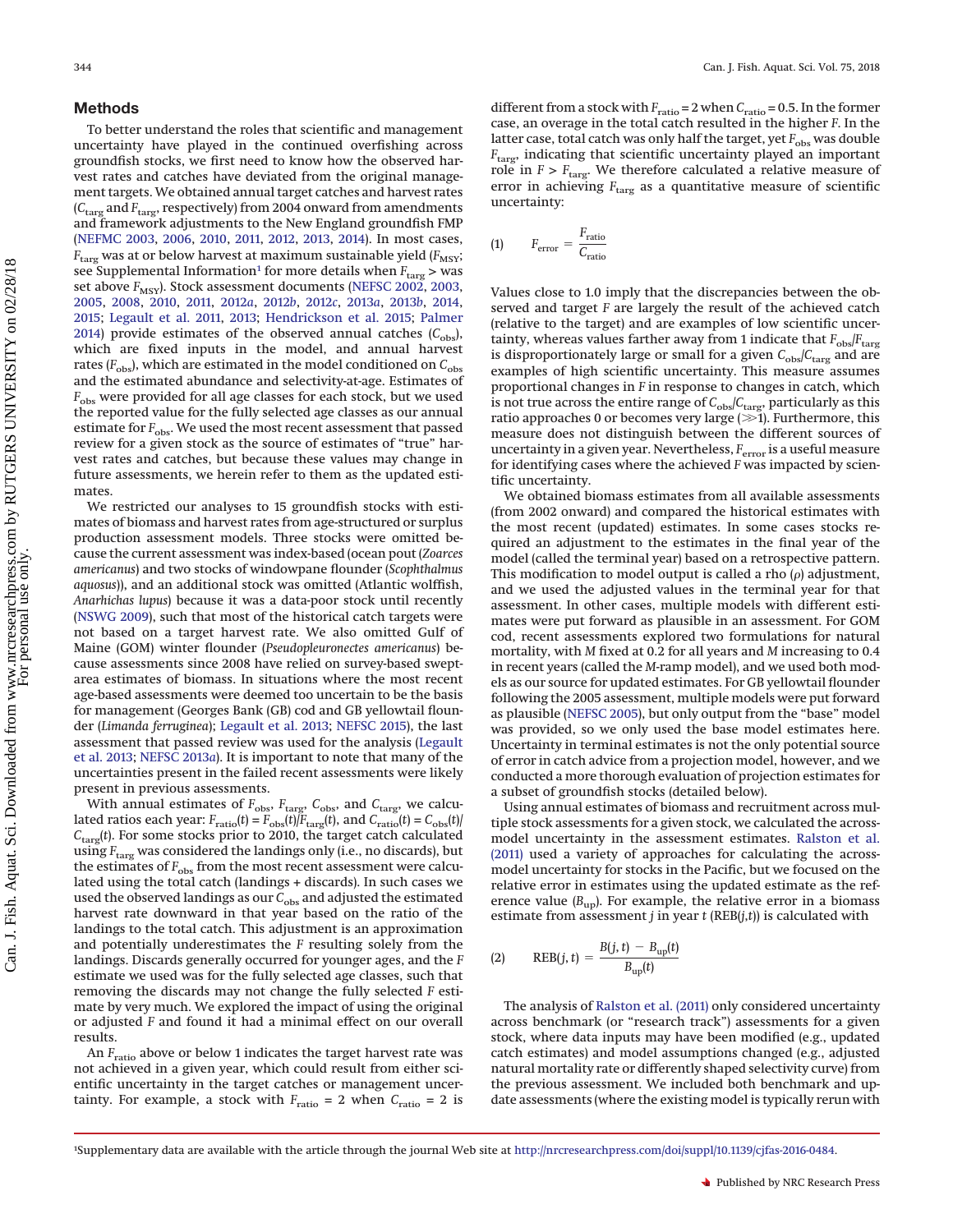<span id="page-3-0"></span>**Table 2.** Age-structured equations governing the projections used to set catch targets.

<span id="page-3-3"></span><span id="page-3-2"></span>

| Equation |                                                                                                                                                                                                                                                         | Description                                                                                                                                                                                                                                                                                                                                                                                                                                |
|----------|---------------------------------------------------------------------------------------------------------------------------------------------------------------------------------------------------------------------------------------------------------|--------------------------------------------------------------------------------------------------------------------------------------------------------------------------------------------------------------------------------------------------------------------------------------------------------------------------------------------------------------------------------------------------------------------------------------------|
| 2.1      | $N(a, t) = \begin{cases} R(t) & a = a_R \\ N(a - 1, t - 1)e^{-Z(a - 1, t - 1)} & a_R < a < a_{\text{max}} \\ N(a - 1, t - 1)e^{-Z(a - 1, t - 1)} & a = a_{\text{max}} \\ + N(a, t - 1)e^{-Z(a, t - 1)} & \end{cases}$                                   | Numerical abundance at age $(a)$ each year $(t)$ , determined by the number of<br>recruits $(R)$ entering the population and the number from the previous<br>year discounted by the total mortality rate (Z)                                                                                                                                                                                                                               |
| $2.2\,$  | $R(t) = \frac{\alpha S(t - a_R)}{\beta + S(t - a_n)} e^{\theta_R - 0.5\sigma_R^2}$<br>$R(t) = ECDF_{all}$<br>$R(t) = \begin{cases} \text{ECDF}_{\text{low}} & S < S_{\text{thresh}} \\ \text{ECDF}_{\text{high}} & S \ge S_{\text{thresh}} \end{cases}$ | Recruitment, either based on a Beverton–Holt stock–recruit relationship or<br>drawn from a single empirical cumulative distribution function ( $ECDF_{all}$ )<br>based on recruitment estimates over a specified period or from a two-stage<br>ECDF model with low and high values, as well as the distribution used<br>determined by the projected spawning biomass relative to some specified<br>biomass threshold $(S_{\text{thresh}})$ |
| 2.3      | $S(t) = \sum_{a} m(a) w_{S}(a) N(a, t) e^{-\phi Z(a, t)}$                                                                                                                                                                                               | Total spawning biomass $(S)$ , calculated using maturity fraction $(m)$ and<br>spawning mass-at-age $(w_s)$ and the fraction of the year when spawning<br>$occurs(\phi)$                                                                                                                                                                                                                                                                   |
| 2.4      | $Z(a, t) = M(a, t) + s(a, t)F(t)$                                                                                                                                                                                                                       | Total mortality $(Z)$ , calculated as the sum of the natural mortality rate $(M)$<br>and the fishing mortality rate $(F)$ scaled by the selectivity at age in the<br>fishery $(s)$                                                                                                                                                                                                                                                         |
| 2.5      | C(a, t) = $\frac{S(a, t)F(t)}{Z(a, t)}w_C(a)N(a, t)[1 - e^{-Z(a, t)}]$<br>C(t) = $\sum C(a, t)$                                                                                                                                                         | Catch (at age and total), calculated using the Baranov catch equation using<br>the mass-at-age in the catch $(wc)$                                                                                                                                                                                                                                                                                                                         |

<span id="page-3-1"></span>**Note:** All model parameters for a projection were based on the output from the accepted assessment model at the time.

only new years of data, although in some cases with other small changes) in our analysis because we wanted to include the possibility for large changes in the perception of stock status following an update assessment, and because both benchmark and update assessments carry equal weight in the calculation of target catches.

Changes in biomass estimates across assessments are a measure of across-assessment uncertainty. We explored whether measures of within*-*assessment uncertainty were useful predictors of whether or not catch advice would be successful (i.e., are measures of uncertainty produced from an assessment of good predictors of how truly uncertain those estimates are and how effective projections will be?). Mohn's  $\rho$  [\(Mohn 1999\)](#page-13-1), a measure of the retrospective uncertainty in terminal estimates, and the coefficient of variation (CV) in the terminal biomass estimate are two metrics often used to quantify within-assessment uncertainty. We obtained estimates of  $\rho$  from each assessment for each stock, noting that the number of "peel" years used to calculate it was not consistent across assessments (between 5 and 7 years). Estimates of  $\rho$  for a stock were not provided in [NEFSC \(2002,](#page-13-13) [2005\)](#page-14-7), but figures showing retrospective estimates were provided. When  $\rho$ was not provided, we extracted 5 years of estimates of terminal biomass from the retrospective analysis figure for each stock and calculated  $\rho$  using the estimates from the full time series as the reference for each peel year. We repeated this method and calculated  $\rho$  using the figures presented in later assessments [\(NEFSC](#page-14-8) [2008,](#page-14-8) [2012](#page-14-11)*a*) and compared estimates with the reported value to confirm the reliability of this method. The CV of the estimated terminal biomass was also not always available for each stock from each assessment. However, projection output was available for most stocks, so we therefore used the biomass CV in the first year of the projection as a proxy for the CV in the terminal estimate.

#### **Projections**

Over- or underestimation of biomass and recruitment are two possible sources of scientific uncertainty, and a more detailed analysis of potential factors influencing the accuracy of target catches is needed. Projection model accuracy is determined by a number of factors, including the assumed initial abundance at age, mass- and selectivity-at-age, future recruitments, and also the assumed catch (or *F*) during the interim years between the termi-

nal year of an assessment and the first year that the target catch is calculated. Identifying the relative impact of each factor requires updating the projections used to set target catches with these inputs. [Brooks and Legault \(2016\)](#page-13-5) used projections based on retrospective runs of the [NEFSC \(2008\)](#page-14-8) assessment to evaluate forecast accuracy for New England groundfish, and we modified their approach by (*i*) using the most recent assessment for each stock as our source of updated estimates and (*ii*) using the actual projection models used to set catch targets for each stock. Further discussion of the differences between approaches is provided in the Discussion.

We focused on the projections based on the assessment estimates from [NEFSC \(2002,](#page-13-13) [2005,](#page-14-7) [2008\)](#page-14-8), as these were the basis of target catches from 2004 to 2012. We only included stocks with age-based estimates for each assessment, leaving nine stocks for this portion of our analysis: GOM and GB cod; GB haddock (*Melanogrammus aegelfinus*); Cape Cod – Gulf of Maine (CC–GOM), southern New England – Mid-Atlantic (SNE–MA), and GB yellowtail flounder; SNE–MA winter flounder, witch flounder (*Glyptocephalus cynoglossus*), and American plaice (*Hippoglossoides platessoides*).

We created an age-structured projection model in R [\(R Core](#page-14-19) [Team 2015\)](#page-14-19) that mimics the AGEPRO model of [Brodziak et al.](#page-13-17) [\(1998\).](#page-13-17) We created our own projection model because subsequent simulation work required a projection model that can be easily updated as needed in the simulations to test alternative methods for setting target catches. The equations governing the projection dynamics of our model are presented in [Table 2,](#page-3-0) but we provide a summary of the model here. The projection model uses the same input files created to set catch advice for each stock based on the assessments listed above (obtained from NEFMC staff), and we compared our model estimates with the original AGEPRO output provided in [NEFMC \(2006,](#page-13-7) [2010\)](#page-13-8) to ensure consistency. The initial abundance at age and all input assumptions are read into the model. The fishing mortality in the first year is either based on the value specified in the input file for that year, or when a catch is specified, *F* is calculated using the Baranov catch equation [\(eq. 2.5](#page-3-1) in [Table 2\)](#page-3-0) and the assumed mean catch masses and fishery selectivity. In the second year of the projection, recruitment is determined from the specified recruitment model with the appropriate lag in years (either Beverton–Holt or one- or two-stage empirical cumulative distribution functions; [Table 2\)](#page-3-0). For all other age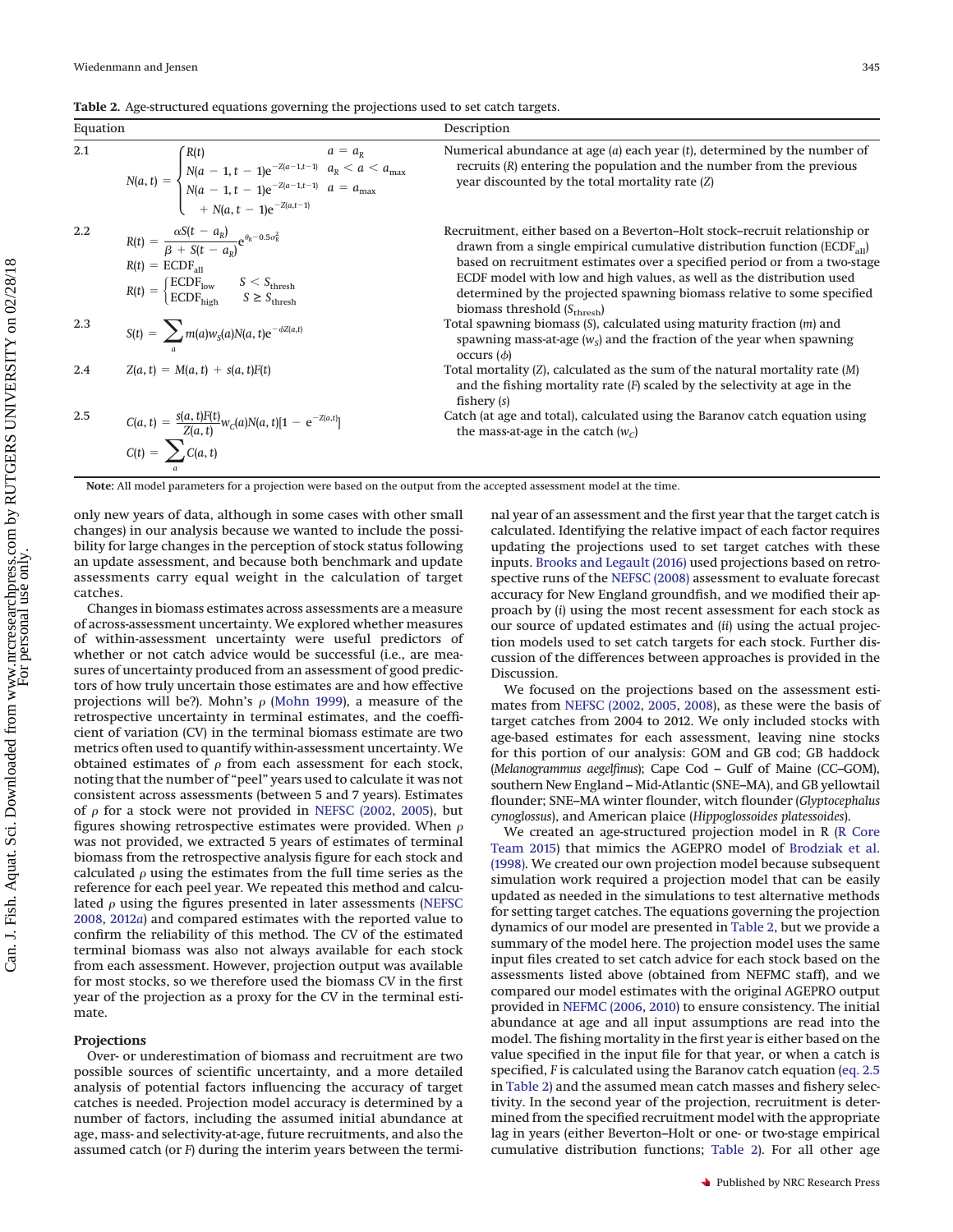classes, abundance at age in year 2 is determined by the abundance in the previous year discounted by fishing and natural mortality rates [\(eq. 2.1](#page-3-2) in [Table 2\)](#page-3-0). Spawning biomass is calculated each year using the estimated abundance at age and the specified mean maturity- and spawning mass-at-age, discounted by a specified fraction of the total mortality that occurs before spawning in a year. Spawning biomass determines recruitment when the Beverton– Holt recruitment model is specified, and it also determines which time series of recruitments should be used when the two-stage empirical model is used. Total catch in a year is calculated using the Baranov catch equation for a given *F*<sub>targ</sub>. The stock is projected forward a number of years under the *F*<sub>targ</sub>, and this process is repeated 1000 times to account for uncertainty in the initial abundance and future recruitments, producing a distribution of predicted spawning biomass, recruitment, and total catch for each year in the projection model.

We reran each projection for each stock with an updated estimate of key projection inputs and determined whether or not this improved the catch advice from the projection (i.e., resulted in *F* closer to *F*targ). We reran the projections with the updated (*i*) initial abundance at age (including the recruited age class in that year), (*ii*) interim catches (between the assessment terminal year and the first year, the target catches are calculated), (*iii*) future recruitments, (*iv*) mass-at-age in the catch, and (*v*) fishery selectivity-atage. In addition to these updates, [Brooks and Legault \(2016\)](#page-13-5) updated maturity-at-age, which we omitted because our primary focus was on the target catches from the projections and not the accuracy of spawning biomass estimates. One input was modified for a given projection, and the estimated median catch in each year was compared with the original projected catch, as well as to the updated catch (that would have achieved  $F_{\text{targ}}$ ) to determine the impact that the input had on the error in target catches.

Finally, for each of the nine stocks we projected the population biomass under  $F_{\rm targ}$  to determine what the biomass and current catch would be for each stock if *F*<sub>targ</sub> had been achieved each year (i.e., no scientific or management uncertainty). Projections were run from 2004 (the first year catch targets were set based on [NEFSC 2002\)](#page-13-13) through 2014, using the updated estimates of abundance-at-age in 2004 and nearly identical population dynamics to those detailed in [Table 2.](#page-3-0) The only difference is in how future recruitments were calculated, as we wanted to allow for changes in recruitment that follow changes in spawning biomass resulting from achieving  $F_{\text{targ}}$ . For each stock we assumed recruitment followed the Beverton–Holt relationship [\(eq. 2.2](#page-3-3) in [Table 2\)](#page-3-0) and estimated the parameters  $\alpha$  and  $\beta$  using maximum likelihood, assuming lognormal error. With estimates of the annual relative deviations from the best-fitting recruitment curve  $(\gamma(t))$ , we calculated the projected recruitment each year using the projected spawning biomass, accounting for the lag between spawning and recruitment (determined by the age at recruitment,  $a_R$ ):

(3) 
$$
R_{\text{proj}}(t) = \frac{\alpha S_{\text{proj}}(t - a_{R})}{\beta + S_{\text{proj}}(t - a_{R})} \gamma(t)
$$

We used the original *F*<sub>targ</sub> for each stock in each year except for GOM cod in 2012, where  $F_{\text{targ}}$  was 0.88. We set  $F_{\text{targ}}$  equal to the target from the previous year (0.18), assuming that had  $F_{\text{targ}}$  been achieved in previous years, the interim measure that set  $\bar{F}_{\text{targ}} =$ 0.88 would not have occurred.

# **Results**

Since 2004, observed catches have been at or below the target while harvest rates have exceeded the target for the majority of stocks in most years [\(Fig. 1\)](#page-5-0). Across stocks the ratio of the mean catch to the target (*C<sub>ratio</sub>*) was 0.71 and was above 1.0 for only two stocks, SNE–MA yellowtail flounder and GOM haddock [\(Table 3\)](#page-6-0).

Despite the relative infrequency of catch overages, harvest rates were above the target ( $F_{\text{ratio}}$  > 1.0) for 10 of 14 stocks, on average, with a mean  $F_{\text{ratio}}$  of 2.51 across stocks. For each stock we quantified the error in achieving the target *F* (*F*error; [eq. 1\)](#page-2-1) as a measure of the scientific uncertainty in setting the target catches. For 11 of 14 stocks, *F*<sub>error</sub> was above 1, indicating that harvest rates were higher than expected given the observed catch. Only Acadian redfish (*Sebastes fasciatus*), GOM haddock, and pollock (*Pollachius virens*) had a mean *F*error < 1. Stocks with the highest *F*error were GB yellowtail flounder, witch flounder, SNE–MA yellowtail flounder, GOM cod, and CC–GOM yellowtail flounder, each with harvest rates more than five times above the expected value given the observed catch [\(Table 3\)](#page-6-0).

In [Fig. 2](#page-6-1) we show  $F_{\text{error}}$  as a function of the lag between the last year of data in the assessment and the year in which the target catch is set based on that assessment (which we call data management lag, or DML). DML ranged from 2 to 5 years, and surprisingly, the median estimate of  $F_{\text{error}}$  was highest for a DML of 2 years. This result was largely due to GB yellowtail flounder, which had the highest *F*error, on average, but this stock was also unusual among groundfish stocks in that catch targets were updated annually based on annual assessments (with a DML of 2 years for each). When this stock was excluded, the *F*<sub>error</sub> was reduced for a DML of 2 years, although differences in the mean  $F<sub>error</sub>$  were not significant across the range of DML  $(p > 0.5$  for all pairwise comparisons of DML using a Tukey's test).

We calculated the relative error in terminal biomass (REB) and recruitment (RER) estimates from 2001 to the terminal year of the second to last assessment (see [Fig. 3](#page-7-0) for example stocks showing changes in repeated assessments and Figs. S1–S[31](#page-2-0) for all remaining stocks). For most stocks the most recent assessment was completed in 2015, with updated biomass and fishing mortality estimates through 2014 [\(NEFSC 2015\)](#page-14-4). Estimates of REB and RER in the terminal year of each assessment are shown in [Fig. 4](#page-8-0) (aggregated across stocks). The general pattern across assessments for most stocks has been to overestimate terminal biomass and recruitment since the assessments of [NEFSC \(2002\).](#page-13-13) Terminal biomass was estimated to be 64% higher, on average, than updated estimates, with overestimation occurring 71% of the time. Terminal recruitment was overestimated 60% of the time, being 59% higher than the updated estimates, on average. When we only evaluated estimates from the first three comprehensive assessments that were the basis for target catches from 2004 to 2012 [\(NEFSC 2002,](#page-13-13) [2005,](#page-14-7) [2008\)](#page-14-8), the frequency and magnitude of overestimation increased, occurring 78% of the time for biomass estimates (overestimated by 82%, on average) and 69% of the time for recruitment (by 72%, on average).

We compared assessment-specific estimates of REB with two measures of uncertainty from the same assessment to determine if more uncertain assessments (as measured at the time) resulted in greater REB. We used the CV of the biomass in the first year of the projection model as one measure of assessment uncertainty and Mohn's  $\rho$  [\(Mohn 1999\)](#page-13-1), the mean retrospective error in biomass, as the other measure. Linear fits of REB to each measure of assessment uncertainty were not significant ( $p = 0.13$  and  $R^2 = 0.03$ using  $\rho$  as the predictor, and  $p = 0.78$  and  $R^2 = 0.002$  using the CV as the predictor). The linear fit of REB to  $\rho$  was also very sensitive to one point where REB was high for the highest estimated  $\rho$ (which occurred for GB yellowtail flounder in the [NEFSC \(2005\)](#page-14-7) assessment), such that when we removed this point and refit the model, the *p* value increased to 0.75 [\(Fig. 5\)](#page-8-1).

In general, overestimates of terminal biomass occurred for assessments with a positive  $\rho$ , but there were cases where an assessment had a small positive  $\rho$  and the terminal biomass was greatly overestimated, and vice versa. For example, the 2008 assessment for GOM cod had a small retrospective pattern ( $\rho$  = 0.2), but terminal biomass was overestimated by 293%. In contrast, SNE–MA yellowtail flounder had a large retrospective pattern in biomass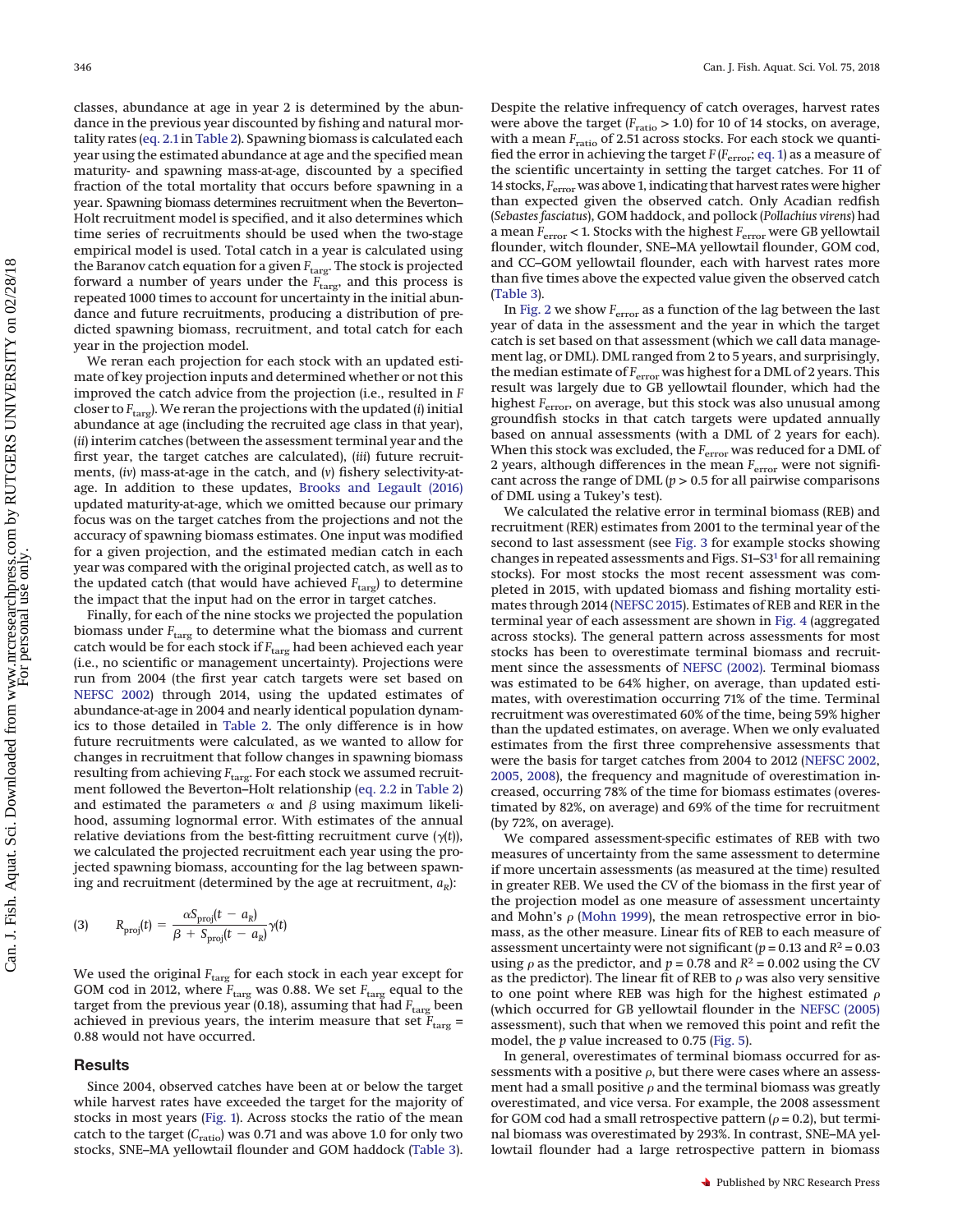<span id="page-5-0"></span>



estimates in 2002 ( $\rho$  = 1.02), but terminal biomass was overestimated by only 22% [\(Fig. 5\)](#page-8-1).

Overestimation of terminal abundance can have a large influence on projected target catches, but other factors can also have an impact. In [Fig. 6](#page-9-0) we show original projection estimates of spawning biomass, recruitment, and target catches for three stocks following [NEFSC \(2002,](#page-13-13) [2005,](#page-14-7) [2008\)](#page-14-8). For GOM cod, both overestimated abundance and below-average forecasted recruitment contributed to the overestimation of catch targets, whereas for SNE–MA winter flounder, catches were overestimated despite underestimated abundance due to below-average forecasted recruitments. For GB haddock, overestimated terminal abundance and declining mass-at-age resulted in large differences between the projected and actual spawning biomasses, particularly following [NEFSC \(2005\).](#page-14-7) Anomalously high recruitment events have mitigated for these impacts, however, such that in recent years spawning biomass and target catches are similar to the originally projected values [\(Fig. 6\)](#page-9-0).

To determine which factor was the largest source of scientific uncertainty across groundfish in the projections used to set target catches, we reran the projections with updated initial abundance at age, forecasted mass, and selectivity-at-age, as well as forecasted recruitments and the actual catches during the DML period. Catch estimates from the projection were averaged across the management periods based on the different assessments used to inform the projections (e.g., 2004–2005 for projection based on [NEFSC](#page-13-13) [2002\)](#page-13-13). A number of factors contributed to the discrepancy between the originally projected and updated catches at *F<sub>targ</sub>* across stocks and management periods. In the majority of cases (73%), the initial abundance at age had the largest impact on projection accuracy [\(Table 4\)](#page-10-0). For some stocks this projection input was the dominant source of error following the [NEFSC \(2002,](#page-13-13) [2005,](#page-14-7) [2008\)](#page-14-8) assessments (GOM cod, GB yellowtail flounder, witch flounder, and plaice), while for other stocks it was the dominant source for two of three projections (GB cod and haddock, GOM cod (*M*-ramp), and SNE–MA and CC–GOM yellowtail flounder). Forecasted re-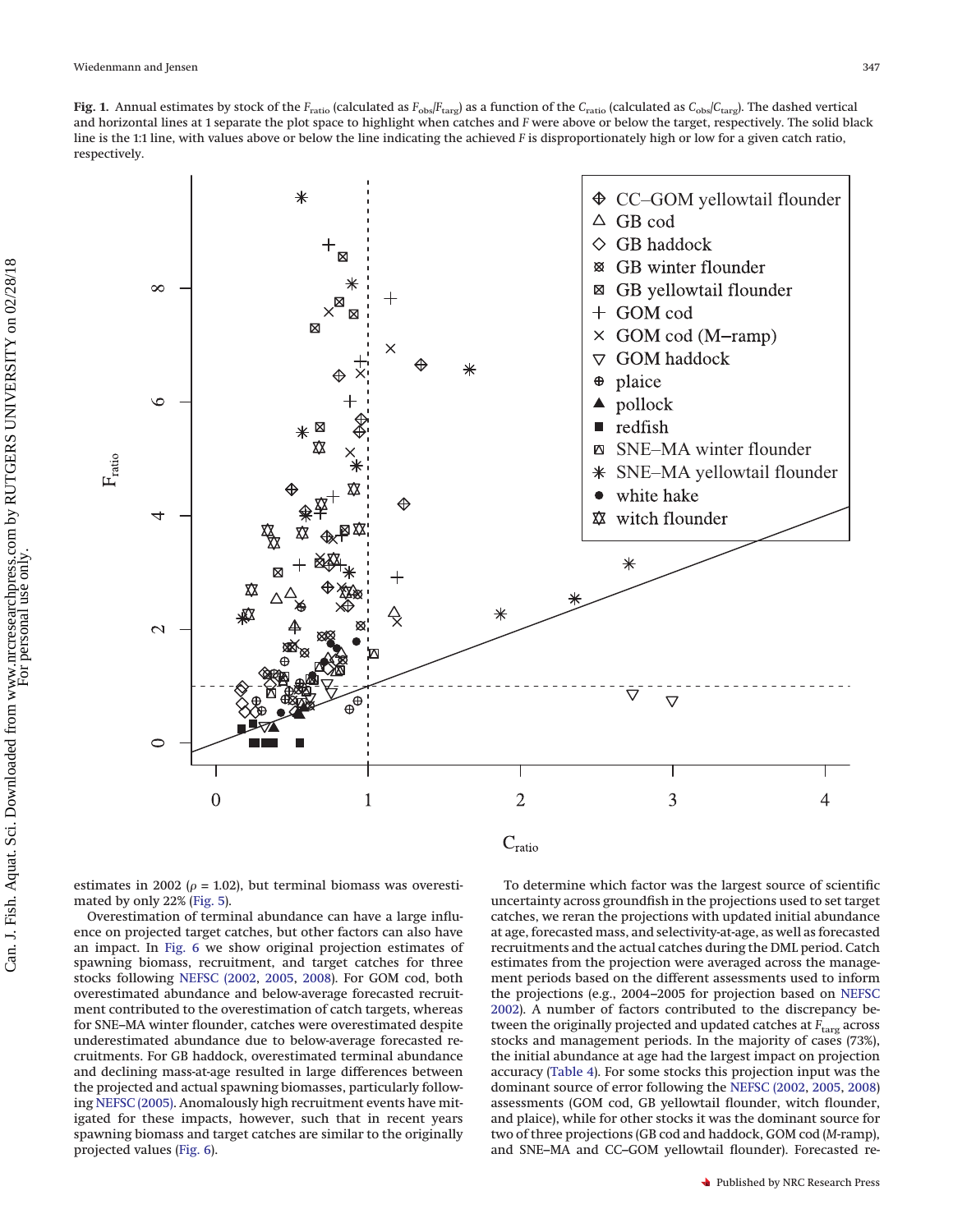|                            | No. of | Mean catch (or   |                       | Error in           | Relative error in        | Relative error in       |  |
|----------------------------|--------|------------------|-----------------------|--------------------|--------------------------|-------------------------|--|
| Stock                      | SAs    | landings)/target | Mean <i>F</i> /target | achieving $F$      | terminal biomass         | terminal recruitment    |  |
| GB cod                     | 4      | 0.71(0.4, 1.17)  | 2.05(1.24, 2.67)      | 3.26(1.57, 6.35)   | 0.55(0.14, 0.90)         | $0.62(-0.4, 2.05)$      |  |
| GOM cod                    |        | 0.82(0.52, 1.19) | 4.78(2.03, 8.76)      | 5.86 (2.45, 11.84) | 1.01(0.0, 2.94)          | $0.69(-0.5, 2.77)$      |  |
| GOM cod (M-ramp)           |        | 0.82(0.52, 1.19) | 4.04 (1.74, 7.58)     | 4.93 (1.79, 10.24) | $0.54(-0.04, 1.92)$      | $-0.14 (-0.77, 0.72)$   |  |
| GB haddock                 | 5.     | 0.37(0.16, 0.79) | 0.95(0.54, 1.46)      | 3.14(1.05, 5.68)   | $0.36(-0.11, 0.73)$      | $0.45 (-0.09, 1.63)$    |  |
| <b>GOM</b> haddock         | 4      | 1.36(0.2, 2.99)  | 0.78(0.3, 1.05)       | 0.91(0.25, 1.44)   | $-0.34(-0.41,-0.20)$     | $0.26(-0.46, 1.32)$     |  |
| GB yellowtail flounder     | 6      | 0.70(0.41, 0.9)  | 5.37(1.68, 8.56)      | 7.49 (3.37, 11.23) | 2.13(1.14, 3.21)         | $0.90 (-0.68, 1.96)$    |  |
| SNE-MA yellowtail flounder | 5.     | 1.20(0.17, 2.71) | 4.70(2.19, 9.60)      | 6.47 (1.08, 17.09) | 0.93(0.05, 1.83)         | $-0.14$ $(-0.57, 0.83)$ |  |
| CC-GOM yellowtail flounder | 5      | 0.86(0.5, 1.35)  | 4.45(2.41, 6.65)      | 5.43 (2.78, 8.97)  | 0.67(0.14, 1.44)         | $0.10 (-0.7, 1.08)$     |  |
| Plaice                     | 5.     | 0.53(0.27, 0.93) | 1.04(0.57, 2.39)      | 2.18(0.68, 4.27)   | $0.59(-0.23, 1.77)$      | $0.13(-0.7, 0.92)$      |  |
| Witch flounder             | 5.     | 0.60(0.21, 0.94) | 3.58(2.26, 5.2)       | 7.17 (3.11, 11.54) | 1.49(0.43, 4.08)         | 2.36(0.11, 4.59)        |  |
| GB winter flounder         | 6      | 0.66(0.34, 0.95) | 1.52(0.66, 2.62)      | 2.37(1.06, 3.58)   | 0.53(0.15, 0.94)         | 1.62(0.26, 2.89)        |  |
| SNE-MA winter flounder     | 5      | 0.62(0.36, 1.04) | 1.12(0.71, 1.57)      | 1.89(1.25, 2.6)    | $-0.17$ $(-0.47, 0.22)$  | $0.11 (-0.42, 0.41)$    |  |
| Redfish                    | 3      | 0.34(0.17, 0.55) | 0.31(0.13, 0.46)      | 0.92(0.76, 1.08)   | $-0.04(-0.16, 0.08)$     | 1.33(1.33, 1.33)        |  |
| White hake                 | 3      | 0.71(0.43, 0.92) | 1.39(0.53, 1.79)      | 1.92(1.25, 2.32)   | 0.34(0.18, 0.50)         | 0.28(0.18, 0.38)        |  |
| Pollock                    | 3      | 0.51(0.38, 0.58) | 0.47(0.26, 0.61)      | 0.90(0.68, 1.06)   | $-0.30$ $(-0.39, -0.22)$ | $-0.22$ $(-0.78, 0.35)$ |  |
| Mean across stocks         |        | 0.71             | 2.51                  | 3.83               | 0.64                     | 0.62                    |  |

<span id="page-6-0"></span>**Table 3.** Mean ratios of the catch and harvest rate (*F*) to the target from 2004 to the most recent year with assessment estimates for each stock.

**Note:** Error in achieving *F* is calculated each year for a stock by dividing the mean *F*/target by the mean catch/target [\(eq. 1\)](#page-2-1), and the mean *F*error for each stock is calculated using the annual *F<sub>error</sub>* estimates. Also shown are the mean relative error in estimates of terminal biomass and recruitment from available assessments through 2008 [\(NEFSC 2002,](#page-13-13) [2005,](#page-14-7) and [2008\)](#page-14-8). For each result, the minimum and maximum values are shown in parentheses. The number of stock assessments (SAs) used to calculate these values is also shown. Estimates from both GOM cod models were combined into a single mean before computing the mean across stocks.

<span id="page-6-1"></span>**Fig. 2.** The relative error in achieving the target *F* (*F*<sub>error</sub>; [eq. 1\)](#page-2-1) as a function of the number of years between the final year of data in the assessment and the year the catch target was set based on that assessment (called the data management lag, or DML). For example, assessments from [NEFSC \(2002\)](#page-13-13) had a terminal year of 2001, so catch targets set in 2004 based on this assessment had a DML of 3 years.

# All stocks

# No GB yellowtail flounder



Data-management lag (years)

cruitment and mass-at-age were the dominant sources of error in four (13%) cases each and were the second most dominant source of error in eight (27%) and 10 (33%) cases, respectively. The assumed selectivity-at-age and assumed interim catches were not the dominant sources of error in any case [\(Table 4\)](#page-10-0). Although the forecasted recruitment was not the dominant source of projection error in most cases, it did have the largest effect for SNE–MA winter flounder following the [NEFSC \(2002\)](#page-13-13) and [NEFSC \(2005\)](#page-14-7) assessments and for SNE–MA and CC–GOM yellowtail flounder following the [NEFSC \(2002\)](#page-13-13) assessment [\(Table 4\)](#page-10-0). Error in the forecasted recruitment also contributed to, but was not the dominant source of, the overestimation of target catches in the projection models, indicating below-forecasted recruitment for these stocks. Below-forecasted recruitments during our study period could result from overly optimistic biomass forecasts in cases where recruitment depends on the estimated biomass or from declines in recent recruitment. We used the updated assessment time series of estimated recruitments and calculated the ratio of recent (2004–present) to historical (pre-2004) recruitments. We calculated this ratio for all stocks with recruitment estimates (14) and found that recent recruitments have been below the pre-2004 levels for 10 groundfish stocks (71%), and for six of those stocks (43%), recent mean recruitments were less than half the historical means [\(Fig. 7\)](#page-11-0). The time period of empirical recruitment estimates used in the projections was not necessarily identical to the time period we used to calculate these ratios. Therefore, our recruitment ratios are not measures of the magnitude of error in forecasted recruitment; rather, they are simply meant to show how recent recruitments compare with historical levels.

Finally, as an illustration of where stock biomass and the values of fishery landings would be if the target harvest rates had been achieved, we projected biomass from 2004 to the most recent year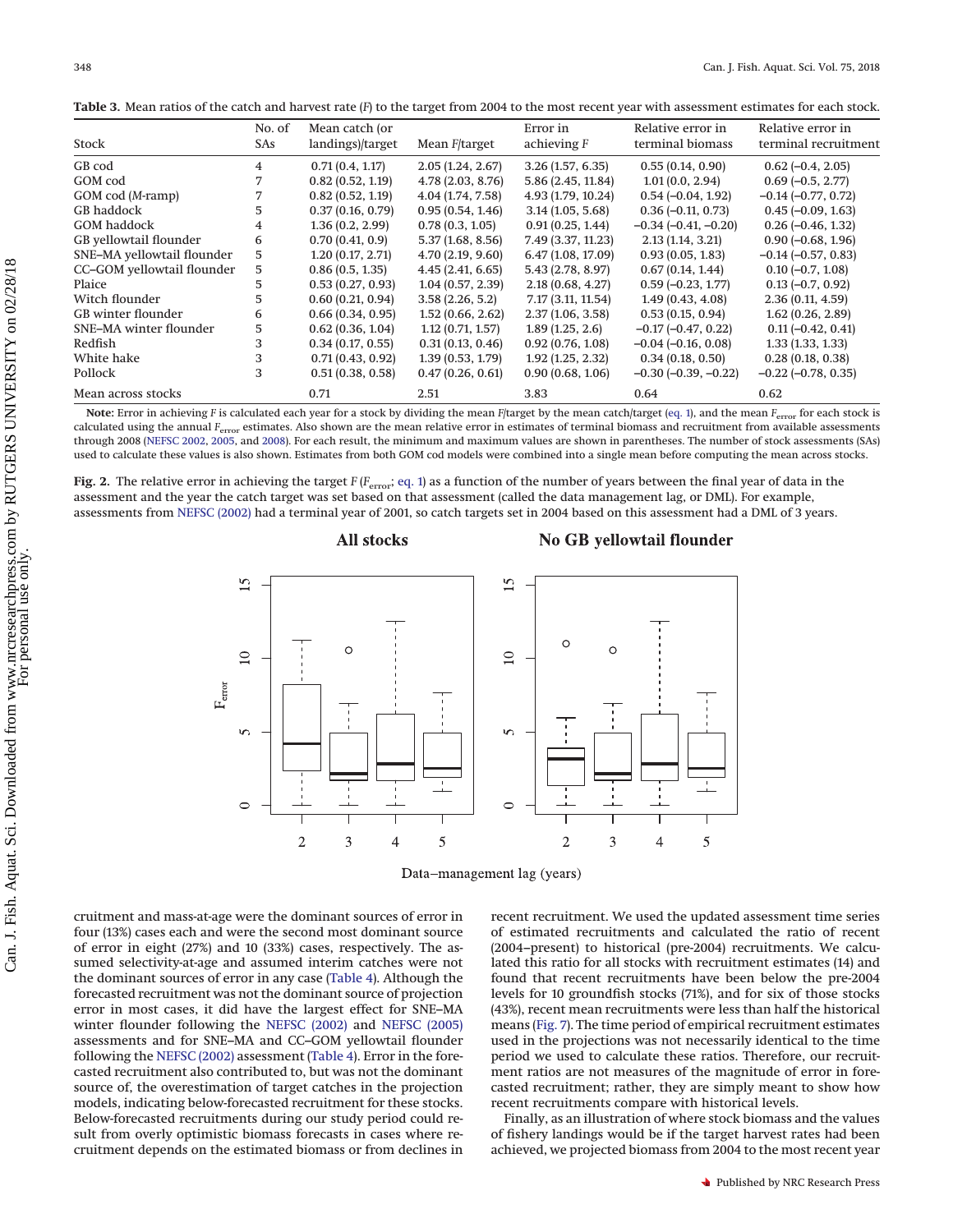<span id="page-7-0"></span>**Fig. 3.** Estimated spawning biomass across repeated assessments for four groundfish stocks with multiple instances of overestimation of terminal biomass. The solid line in each panel represents the most recent assessment. Biomass estimates shown are the original, unmodified values. When a retrospective adjustment was made to terminal biomass estimate for an assessment, an "×" is shown representing the adjusted biomass estimate.



with estimates for the nine stocks evaluated in the projection update. Under this optimal management scenario, all stocks would have had higher biomass than at present, with four stocks currently undergoing rebuilding being rebuilt (witch flounder, plaice, and SNE–MA yellowtail flounder) and four other stocks

showing considerable increases in biomass (GOM cod, GB cod, GB yellowtail flounder, and CC–GOM yellowtail flounder; [Fig. 8\)](#page-12-0). For each stock, we multiplied both the observed and projected total catch by the mean ex-vessel price each year (adjusted to 2005 US dollars; [Pauly and Zeller 2015\)](#page-14-20) to calculate the difference in total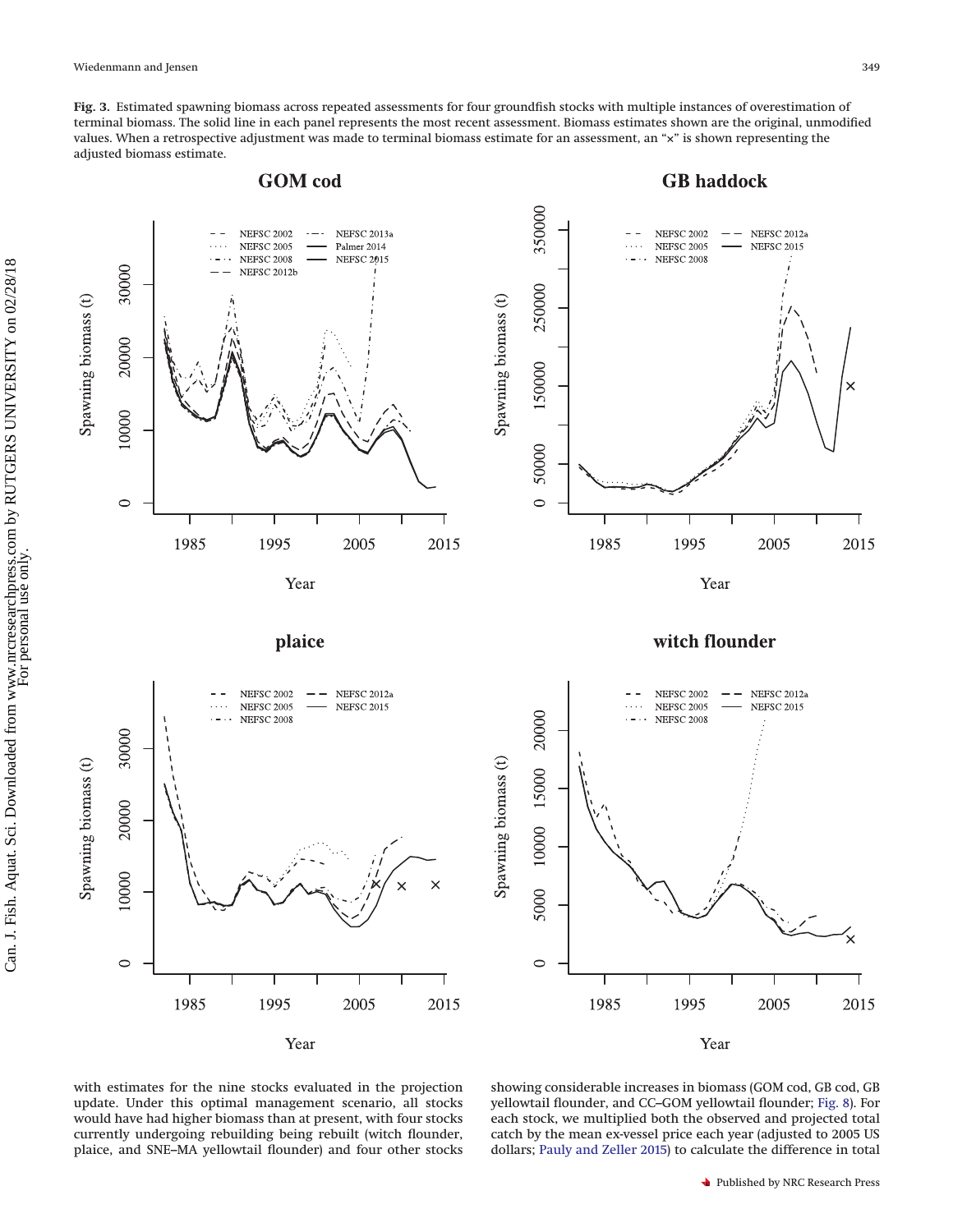<span id="page-8-0"></span>**Fig. 4.** Histogram of the relative error in terminal biomass and recruitment aggregated across stocks and across assessments. The dotted and dashed vertical lines represent the median and mean values for the first four assessments [\(NEFSC 2002,](#page-13-13) [2005,](#page-14-7) [2008,](#page-14-8) [2012](#page-14-11)*a*), respectively. The lowest possible relative error is –1 based on [eq. 2.](#page-2-2)



Relative error in terminal biomass

<span id="page-8-1"></span>**Fig. 5.** Measures of uncertainty in terminal estimates from a given assessment (Mohn's  $\rho$  and the CV of biomass in the first projected year) were poor indicators of the true uncertainty in terminal biomass, measured as the relative error in the estimate from that assessment. When using the CV of projected biomass as the predictor, we used the absolute value of relative error in estimates because the CV does not indicate direction of the uncertainty, whereas  $\rho$  can be positive or negative. The relative error in biomass (REB) was calculated using the original biomass estimates (i.e., not adjusted by the retrospective error) from [NEFSC \(2002,](#page-13-13) [2005,](#page-14-7) [2008,](#page-14-8) and [2012](#page-14-11)*a*). The "+" and "×" symbols denote the GOM cod and SNE–MA yellowtail flounder examples referenced in the text, respectively, and the solid circles represent GB yellowtail flounder estimates (one estimate of the CV was not available for this stock, so fewer points are shown in the right panel). The solid black line on the left panel was fit to all data points (REB = 0.53 + 0.6 $\rho$ ;  $p = 0.13$ ), while the dashed line was fit removing the point for GB yellowtail where  $\rho = 2$  $(REB = 0.83 + 0.9\rho; p = 0.13)$ . The fit using the CV as the predictor was  $REB = 0.87 - 0.2CV (p = 0.78)$ .



value in landings. Across these nine stocks, total catches by fishing at  $F_{\text{targ}}$  would have been 45% below the actual aggregate catch in 2004, representing a decrease in ex-vessel value of \$54 million (\$45 million when GB haddock is excluded). By 2007, catches would have been 4% higher, increasing over the period to 120% higher than the present catch by 2014 across these stocks, representing an increase in revenue in 2014 of \$87 million (\$50 million excluding GB haddock). Across the entire period, the increased catches would have resulted in an increase in total ex-vessel revenue of \$126 million (but only \$40 million excluding GB haddock). When using the model for GOM cod that assumes a doubling of *M* in recent years, the impact is reduced total landings (1% to 5% lower) and value (1% to 9.5% lower) since 2007 [\(Fig. 8\)](#page-12-0). All stocks would have had higher catch than at present, and therefore greater revenue, although the differences were small for SNE–MA winter flounder and yellowtail flounder. This small difference resulted from a small projected increase in biomass for SNE–MA winter flounder due to very poor recruitment [\(Fig. 8,](#page-12-0) top panel) and from the fact that the actual current catches are very high (and above *C*targ) for SNE–MA yellowtail flounder.

 $\frac{1}{\sqrt{2}}$ 

0.30

#### **Discussion**

We evaluated the magnitude and sources of scientific uncertainty in catch advice for stocks in the New England groundfish complex and found that since 2004, annual catches have generally been at or below the target catch in most years for most stocks, yet harvest rates often greatly exceeded the target, resulting from target catches that have been overly optimistic. By evaluating population estimates over time from sequential assessments for each stock, we found a pattern of overestimation of abundance in the terminal year of the assessment. Multiple sources of scientific uncertainty contributed to this overestimation of catch targets, but the largest contributing factor was overestimated terminal abundance in the assessment, which is the starting point in the population projection model used to set future catches. Belowaverage forecasted recruitments (owing to declines in recent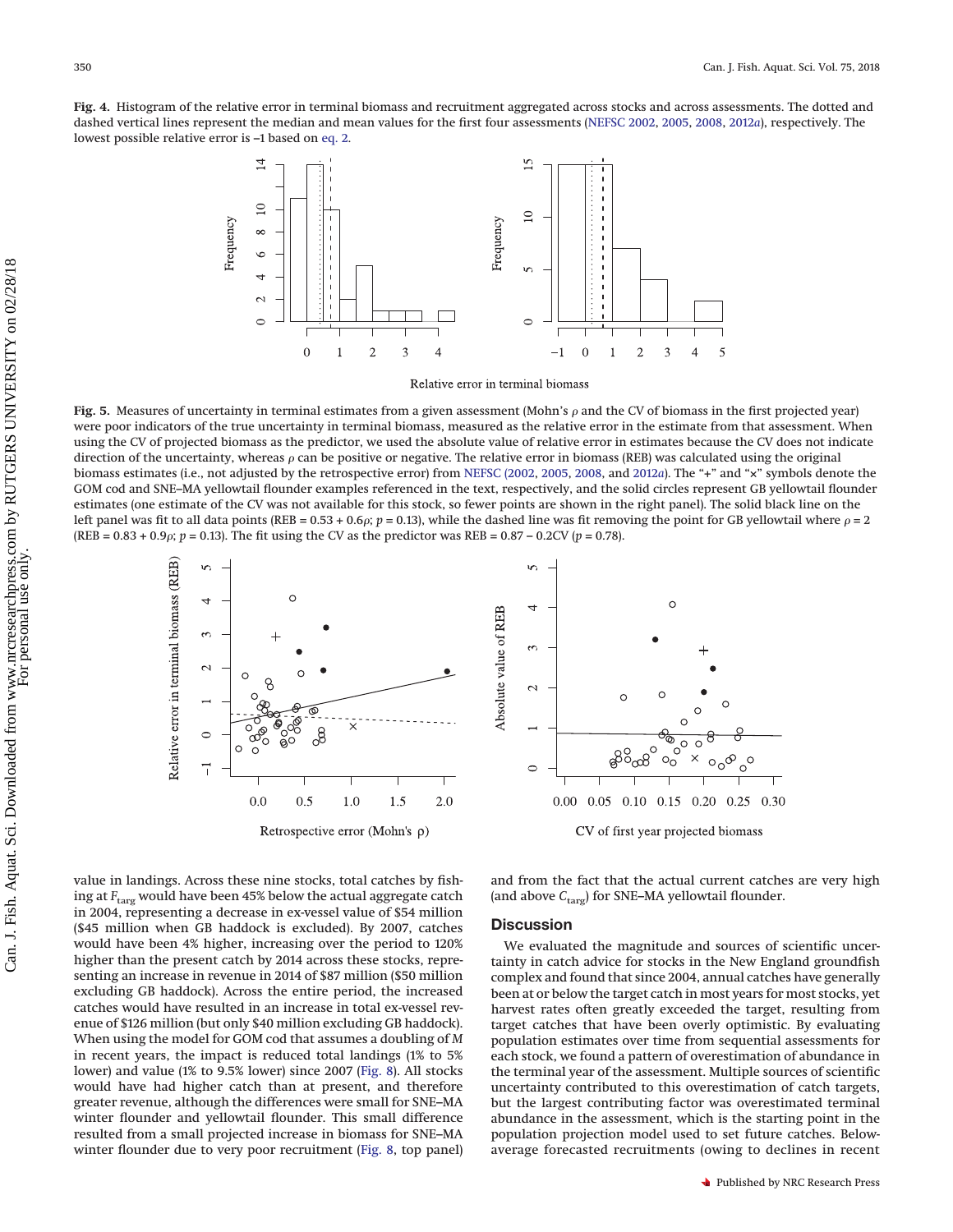<span id="page-9-0"></span>**Fig. 6.** Projected spawning biomass (left), recruitment, and total catch for GOM cod (top), SNE–MA winter flounder (middle), and GB haddock (bottom). Dashed lines and shaded regions represent the median and 95% confidence intervals, respectively, for each projection based on output from the 2002, 2005, and 2008 assessments [\(NEFSC 2002,](#page-13-13) [2005,](#page-14-7) [2008\)](#page-14-8). The thick solid black line represents the updated values for biomass and recruitment. The updated target catch was calculated using *F*targ each year using the updated abundance estimates each year, the fishery selectivity, and catch masses. The first year shown for biomass and recruitment is 2002 because the projections following [NEFSC \(2002\)](#page-13-13) started that year. Target catches are shown starting in 2004 because this was the first year target catches were calculated under  $F_{\text{tary}}$  following [NEFSC \(2002\).](#page-13-13)



recruitment) and mass-at-age also had an effect on the overestimation of catch targets in some cases. The net effect of overly optimistic catch targets and declining recruitment is that rebuilding has been sluggish and potential yield (and revenue) has been forgone for many stocks.

There are numerous potential causes for changes in assessment estimates over time. Example causes include, but are not limited to, revised survey or catch estimates (total and by age class), revised life history information (natural mortality rate, length- and mass-at-age), or changes in model assumptions or structure. Multiple changes to the input data and model are often made between assessments, and such changes are all forms of scientific uncertainty. A full exploration of each change and its impact on the assessment estimates is beyond the scope of this work, but we provide some examples here. For GOM cod between the 2008 and 2012 assessments, updates were made to the recreational and commercial landings and discards at age, the length–mass relationship and mass-at-age estimates, and the survey indices were re-estimated [\(NEFSC 2012](#page-14-12)*b*). All of these changes resulted in biomass estimates being between 17% and 37% lower (from 1993 to 2005) in the updated assessment [\(Fig. 3\)](#page-7-0). However, the largest difference between these assessments was that the 2005 year class

did not materialize, estimated at almost 24 million age-1 recruits in [NEFSC \(2008\)](#page-14-8) but revised downward to 9 million in [NEFSC](#page-14-12) [\(2012](#page-14-12)*b*). For pollock, a change in the way the likelihood was calculated in the statistical catch-at-age model between the 2014 and 2015 assessments resulted in a large increase in the magnitude of recruitment estimates over the entire time series, resulting in a roughly 60% increase in biomass estimates over the time period [\(NEFSC 2015;](#page-14-4) Fig. S2 here<sup>1</sup>).

Although there are many potential sources of scientific uncertainty in assessment estimates, that the general pattern was to overestimate abundance suggests there may be some common mechanisms in the region influencing assessment estimates. Simulation studies have shown a number of possibilities leading to overestimation of abundance, with increased adult mortality not accounted for in the model being one potential source [\(Mohn](#page-13-1) [1999;](#page-13-1) [Deroba and Schueller 2013\)](#page-13-18). Unaccounted adult mortality could result from increased natural mortality, and such a mechanism has been linked to the delayed recovery of many Canadian cod stocks [\(Shelton et al. 2006\)](#page-14-21). [Pershing et al. \(2015\)](#page-14-22) noted rapid warming in the Gulf of Maine and suggested it was responsible for increased mortality of maturing GOM cod, although this conclusion has been debated [\(Palmer et al. 2016;](#page-14-23) [Swain et al. 2016\)](#page-14-24).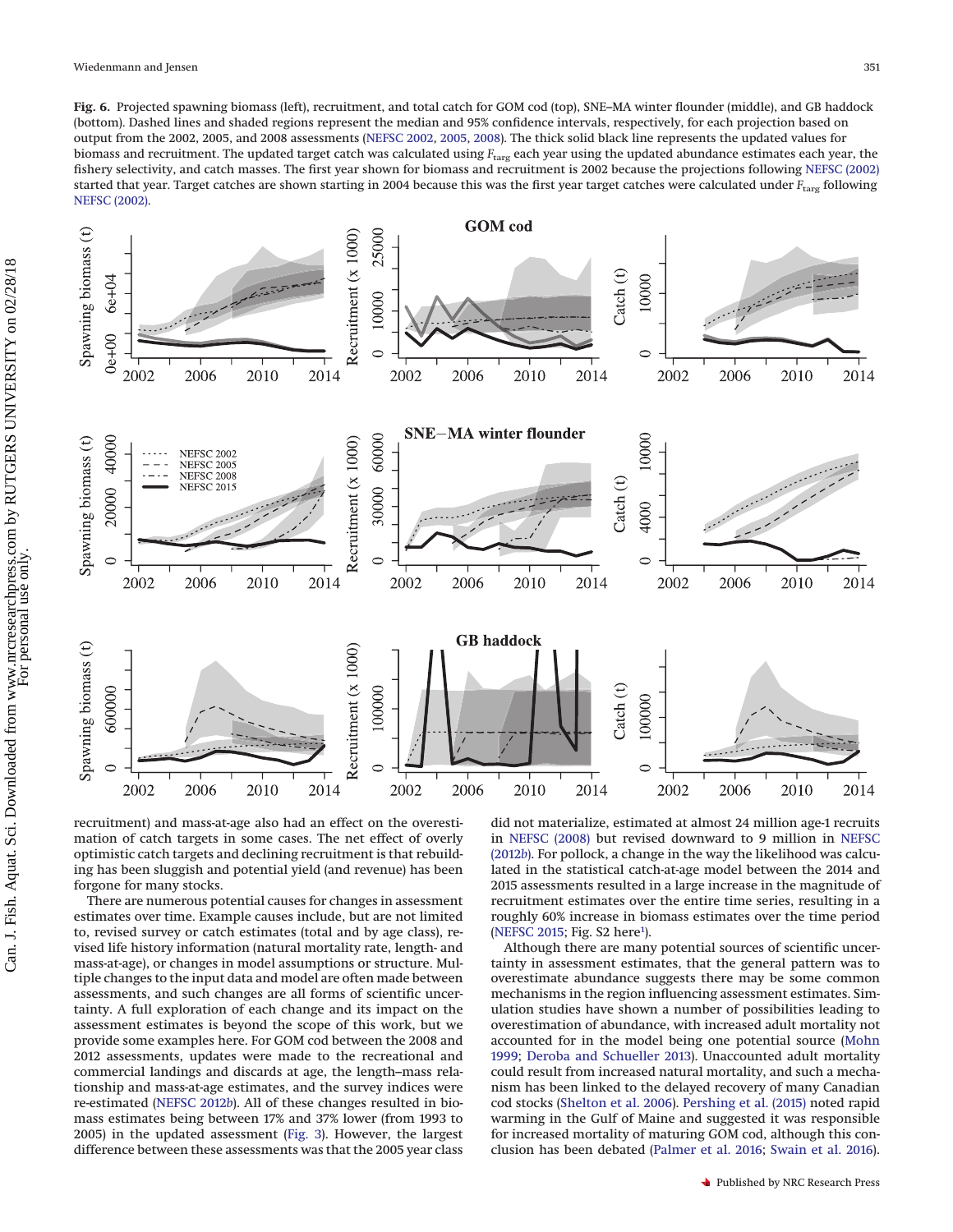<span id="page-10-0"></span>**Table 4.** Projections based on the [NEFSC \(2002,](#page-13-13) [2005,](#page-14-7) and [2008\)](#page-14-8) assessments were rerun with the updated estimates of the initial abundance at age (*N*), catches in the interim period between the terminal year in the assessment and first year of target catches based on that assessment, forecasted recruitment  $(R)$ , forecasted mass-at-age in the catch  $(w<sub>c</sub>)$ , and selectivity-at-age (*s*) from the most recent assessment for each stock.

|                            |                    | Mean catch ratio |                  |         |           |               |           |
|----------------------------|--------------------|------------------|------------------|---------|-----------|---------------|-----------|
|                            | Assessment<br>year |                  |                  | Updated |           |               |           |
| Stock                      |                    | Original*        | <b>Updated N</b> | catch   | Updated R | Updated $w_c$ | Updated s |
| GOM cod                    | 2002               | 2.04             | 1.42             | 2.18    | 1.96      | 1.82          | 2.01      |
|                            | 2005               | 3.43             | 1.53             | 3.67    | 3.22      | 3.12          | 3.08      |
|                            | 2008               | 4.23             | 1.60             | 4.49    | 3.98      | 3.74          | 4.64      |
| GOM cod (M-ramp)           | 2002               | 1.83             | 2.35             | 1.94    | 1.78      | 1.62          | 1.76      |
|                            | 2005               | 3.17             | 2.36             | 3.44    | 3.10      | 2.84          | 2.87      |
|                            | 2008               | 4.50             | 2.66             | 4.76    | 4.53      | 3.95          | 4.93      |
| GB cod                     | 2002               | 1.41             | 1.62             | 1.38    | 1.23      | 1.03          | 1.37      |
|                            | 2005               | 3.34             | 1.36             | 3.34    | 3.12      | 3.02          | 3.36      |
|                            | 2008               | 1.53             | 1.06             | 1.53    | 1.44      | 1.45          | 1.60      |
| <b>GB</b> haddock          | 2002               | 1.55             | 1.59             | 1.60    | 1.40      | 1.18          | 1.26      |
|                            | 2005               | 3.97             | 1.79             | 4.01    | 3.94      | 2.93          | 2.75      |
|                            | 2008               | 1.94             | 1.10             | 1.94    | 1.99      | 1.40          | 1.99      |
| GB yellowtail flounder     | 2002               | 8.41             | 2.96             | 8.38    | 7.32      | 7.90          | 8.07      |
|                            | 2005               | 8.28             | 1.13             | 8.76    | 6.69      | 6.09          | 8.22      |
|                            | 2008               | 7.79             | 1.75             | 8.23    | 6.38      | 6.45          | 7.43      |
| CC-GOM yellowtail flounder | 2002               | 2.65             | 2.02             | 2.80    | 1.99      | 2.52          | 2.14      |
|                            | 2005               | 3.25             | 1.97             | 3.37    | 2.61      | 3.04          | 2.76      |
|                            | 2008               | 3.47             | 2.03             | 3.44    | 2.82      | 3.01          | 3.41      |
| SNE-MA yellowtail flounder | 2002               | 3.41             | 3.43             | 3.58    | 1.19      | 3.27          | 3.46      |
|                            | 2005               | 0.66             | 1.18             | 0.73    | 0.64      | 0.59          | 0.65      |
|                            | 2008               | 5.15             | 2.05             | 5.12    | 2.60      | 4.44          | 4.74      |
| SNE-MA winter flounder     | 2002               | 1.45             | 1.36             | 1.55    | 1.12      | 1.51          | 1.28      |
|                            | 2005               | 1.37             | 1.39             | 1.38    | 1.18      | 1.28          | 1.26      |
|                            | 2008               | 1.06             | 1.97             | 1.10    | 0.96      | 1.01          | 0.98      |
| Witch flounder             | 2002               | 7.63             | 1.55             | 8.06    | 7.51      | 6.99          | 6.97      |
|                            | 2005               | 5.26             | 1.33             | 5.57    | 5.26      | 5.15          | 5.02      |
|                            | 2008               | 3.29             | 1.56             | 3.27    | 3.05      | 3.26          | 2.86      |
| Plaice                     | 2002               | 2.74             | 1.45             | 3.03    | 2.72      | 2.19          | 2.63      |
|                            | 2005               | 2.60             | 1.22             | 2.67    | 2.58      | 2.57          | 2.28      |
|                            | 2008               | 2.10             | 1.33             | 2.15    | 2.07      | 1.69          | 2.03      |

**Note:** Values in the table are the mean projected catch relative to the mean catch that would have achieved *F*targ (the projected catch ratio). Values in bold are the updated input that gets the catch ratio closest to 1.0 for each assessment for each stock.

\*Original, unmodified projection.

Underreported catches are another potential source of adult mortality, and [King and Sutinen \(2010\)](#page-13-19) suggested that noncompliance in the groundfish fishery may be considerable, with estimates of illegal harvests between 12% and 24% of the reported total based on surveys of fishermen, enforcement officers, and others involved in the fishery. Underreported catches would also reduce our estimates of  $F_{\rm error}$  if the estimates of  $F_{\rm obs}$  did not change (i.e., the assessment model estimates higher biomass to account for increased catches). Overestimation of terminal abundance could also result from changes in the distribution of a stock or in the timing of migrations (e.g., [Nye et al. 2009;](#page-14-25) [Pinsky et al. 2013\)](#page-14-26) if such changes resulted in more biomass available to the bottom trawl surveys, without changes in total population biomass. A combination of these and other factors may be contributing to the pattern of overestimation we observed, and identifying and addressing these possible sources of scientific uncertainty in the data, assessments models, and projections is essential for the future sustainability of the groundfish fishery.

It is unknown how widespread this pattern of overestimation is beyond groundfish, both within the region and worldwide. Examples of repeated overestimation exist for individual stocks (e.g., [Sinclair et al. 1985;](#page-14-0) [Walters and Maguire 1996;](#page-14-1) [Terceiro 2015\)](#page-14-27), but to our knowledge only [Ralston et al. \(2011\)](#page-14-6) have evaluated assessment estimates across stocks in a region, and they did not identify any patterns of frequent over- or underestimation in assessments for stocks off the western US. Studies that evaluate the performance of assessment estimates and catch targets across man-

agement units or broader regions would be beneficial for understanding large-scale patterns possibly controlling assessment accuracy.

We also found reduced recruitment for the majority of groundfish stocks, which often resulted in the recruitment forecasts in the projection models being overestimated. Below-forecasted recruitment did have an impact on the overestimation of projected catch targets, but the contribution was generally small relative to the overestimation of terminal abundance for most stocks. [Brooks and Legault \(2016\)](#page-13-5) noted forecasted recruitment had a larger effect on the accuracy of projected catch targets after 3 or more years, largely due to when groundfish become available to the fishery. Declining recruitment can have other effects on the sustainability of catch targets. For example, if a target harvest rate is based on a rebuilding projection ( $F_{\text{rebuild}}$ ), below-forecasted recruitment would result in overly optimistic rebuilding timelines, and the estimated  $F_{\rm{rebuild}}$  would be biased high. In contrast, increases in recent recruitments can help buffer against other sources of uncertainty. For GB haddock, terminal biomass was repeatedly overestimated, but record year classes (2003, 2010, and likely 2014) have allowed this stock to rebuild [\(NEFSC 2015\)](#page-14-4). Many studies have looked into the influence of bottom-up environmental variables such as temperature and food availability on recruitment for individual groundfish stocks (e.g., [Bell et al. 2014;](#page-13-20) [Friedland et al. 2015;](#page-13-21) [Pershing et al. 2015\)](#page-14-22), and a better understanding of the mechanisms affecting groundfish recruitment is needed. However, attempts to correlate assessment estimates of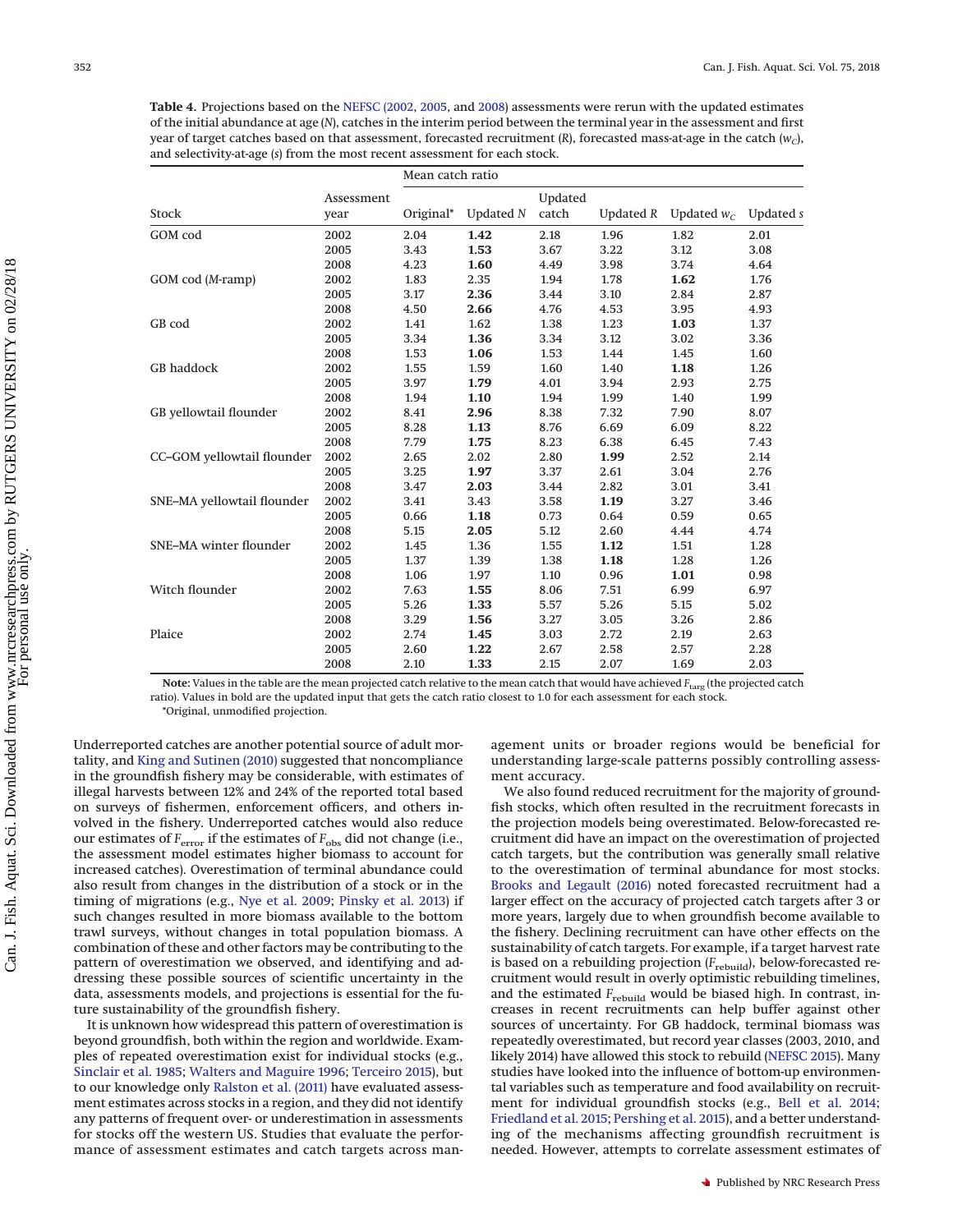<span id="page-11-0"></span>**Fig. 7.** Ratio of the mean recent recruitment (2004–onward) to the mean historical recruitment (pre-2004). Recruitment estimates are based on the most recent assessment for each stock. The solid and dashed lines represent values of 1 and 0.5, respectively. The ratio for GB haddock is >20 due to a very large (and uncertain) estimate of terminal recruitment from the most recent assessment.



recruitment with environmental variables would benefit from careful consideration of how structural assumptions in the assessment model can influence recruitment estimates, potentially resulting in spurious correlations between recruitment and environmental covariates [\(Brooks and Deroba 2015\)](#page-13-2). Requiring more frequent assessments could eliminate the need for long-term projections of recruitment [\(Brooks and Legault 2016\)](#page-13-5), particularly in response to environmental change, but doing so would put an increased burden on the assessment, review, and management systems.

Part of our analysis involved updating projection models to identify the major sources of error, and this approach was similar to the work of [Brooks and Legault \(2016\).](#page-13-5) There were, however, a few key distinctions between approaches that justified inclusion of this part of our work in the broader analysis. First, [Brooks and](#page-13-5) [Legault \(2016\)](#page-13-5) used abundance estimates from [NEFSC \(2008\)](#page-14-8) as their reference for updating the projections, but many of these estimates have changed dramatically with subsequent assessments (see [Fig. 3](#page-7-0) for examples with GOM cod and plaice). More importantly, [Brooks and Legault \(2016\)](#page-13-5) did not necessarily evaluate the projections used to set catch targets. Projections in their analysis were based on assessment estimates from a retrospective analysis of the 2008 assessment for each stock, an approach they called retrospective forecasting. For many stocks, there were changes made to the 2008 assessment such that the retrospective estimates differed considerably from the earlier assessment estimates that were the basis for management. In addition, they removed some of the shorter data sets from the assessment models to allow for some of the retrospective runs, and it is unclear what effect this had on the model estimates relative to the original assessment models that were used for management of each stock. Despite these differences, our results were in general agreement with theirs, as they also found that overestimation of terminal abundance had the largest effect on the accuracy of the projections.

A caveat of our work is that we are using updated model estimates to evaluate the performance of past model estimates. The updated models represent the best available science for each stock, but there is uncertainty in the estimates from the updated models, particularly in recent years. Many of the updated assessments had a strong retrospective pattern suggesting overestimation of terminal abundance [\(NEFSC 2015\)](#page-14-4), such that estimates of abundance in recent years may be revised downward in future assessments. Such a change would likely result in increased estimates of observed harvest rates, which would increase the magnitude of the overage relative to recent years. Future assessments will also likely have major changes in data inputs and model structure and assumptions, and such changes could have a scaling effect on biomass estimates over time (up or down), which occurred for some groundfish stocks in our analysis (see [Fig. 3](#page-7-0) and Figs. S1–S[31](#page-2-0) for examples). Model changes that alter historical biomass estimates could affect our results, and we recommend that an evaluation of the performance of previous assessment estimates and catch targets be included in the updated assessment (for all stocks, not just New England groundfish) so that managers and scientific advisors can weigh such information in the process of setting future catch limits.

Two stocks included in our analysis (GB yellowtail flounder and GB cod) had histories of age-based assessments, but strong retrospective patterns in recent assessments resulted in these estimates not being used for management. For these two stocks, we relied on the most current assessment that passed review as our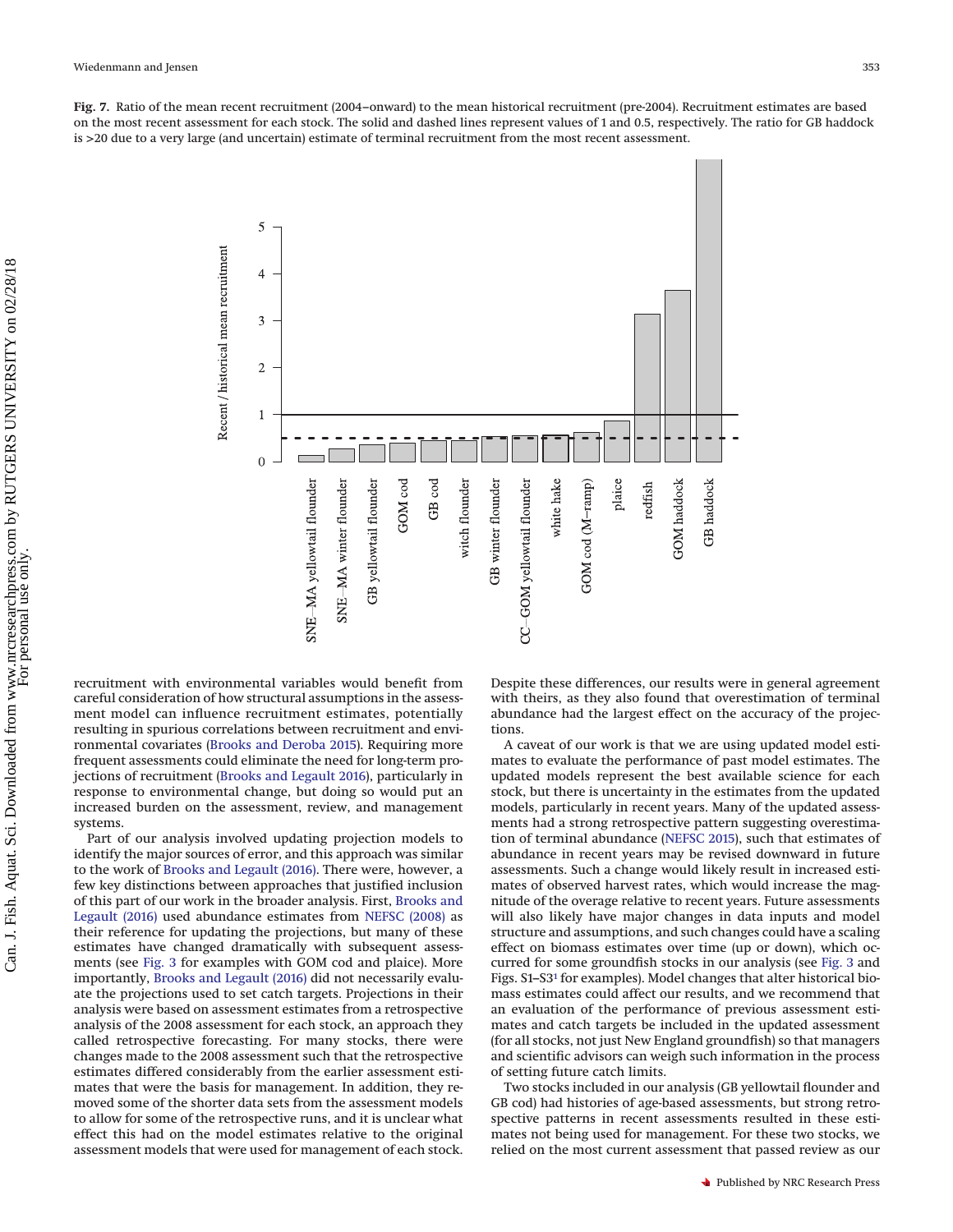<span id="page-12-0"></span>Fig. 8. Projections of biomass and catch under an optimal management scenario where  $F_{\text{targ}}$  was achieved each year. Top: projected spawning biomass ratio (*S*/*S*<sub>targ</sub>) in the final year of each projection compared with the current biomass ratio. The solid black line represents the 1:1 line, and values above this line indicate higher projected biomass relative to the current state. Bottom: time series of the difference in the ex-vessel value between the optimal management catch and the observed catch. Value was calculated by multiplying the total catch mass by the ex-vessel value per unit mass and was aggregated across the nine stocks shown in the top panel, excluding GB haddock, and for the different population estimates for GOM cod (Base refers to the model with *M* = 0.2 in all years, and *M*-ramp refers to the model with *M* increasing to 0.4 in recent years).



Year

source of updated estimates. The use of older assessment estimates for these stocks would only be problematic for our analyses if the remedies to the current retrospective problem drastically changed historical estimates. For GB cod, the recent assessment was used as the basis for declaring that the stock remained overfished, but the magnitude of the retrospective pattern led to serious concerns about using the model estimate of abundance (adjusted downward based on the estimated  $\rho$ ) to set catch targets [\(NEFSC 2015\)](#page-14-4). A range of different age-based and surplus production assessment models were run for GB yellowtail flounder in an attempt to address the retrospective problem as part of a larger modeling exercise for many stocks (i.e., not an official assessment; [Deroba et al. 2015\)](#page-13-22). For GB yellowtail flounder, the production models estimated biomass two to six times higher than the agebased models from 1995 onward. If a production model were deemed acceptable for this stock and used as a reference in our analysis, it would indicate past age-based assessments underestimated biomass. However, swept-area biomass estimates for this stock are closer to the estimates from the age-based models [\(NEFSC 2015\)](#page-14-4), so it is unlikely that a production model would be adopted in the future for this stock.

Our analysis of historical assessment estimates did not reveal a relationship between the within-assessment measures of uncertainty (Mohn's  $\rho$  and biomass CV) and the magnitude of relative error in the terminal biomass estimate from that assessment (a measure of across-assessment uncertainty). For  $\rho$ , we found that although overestimates of terminal biomass generally occurred for assessments with a positive  $\rho$ , large overestimation of terminal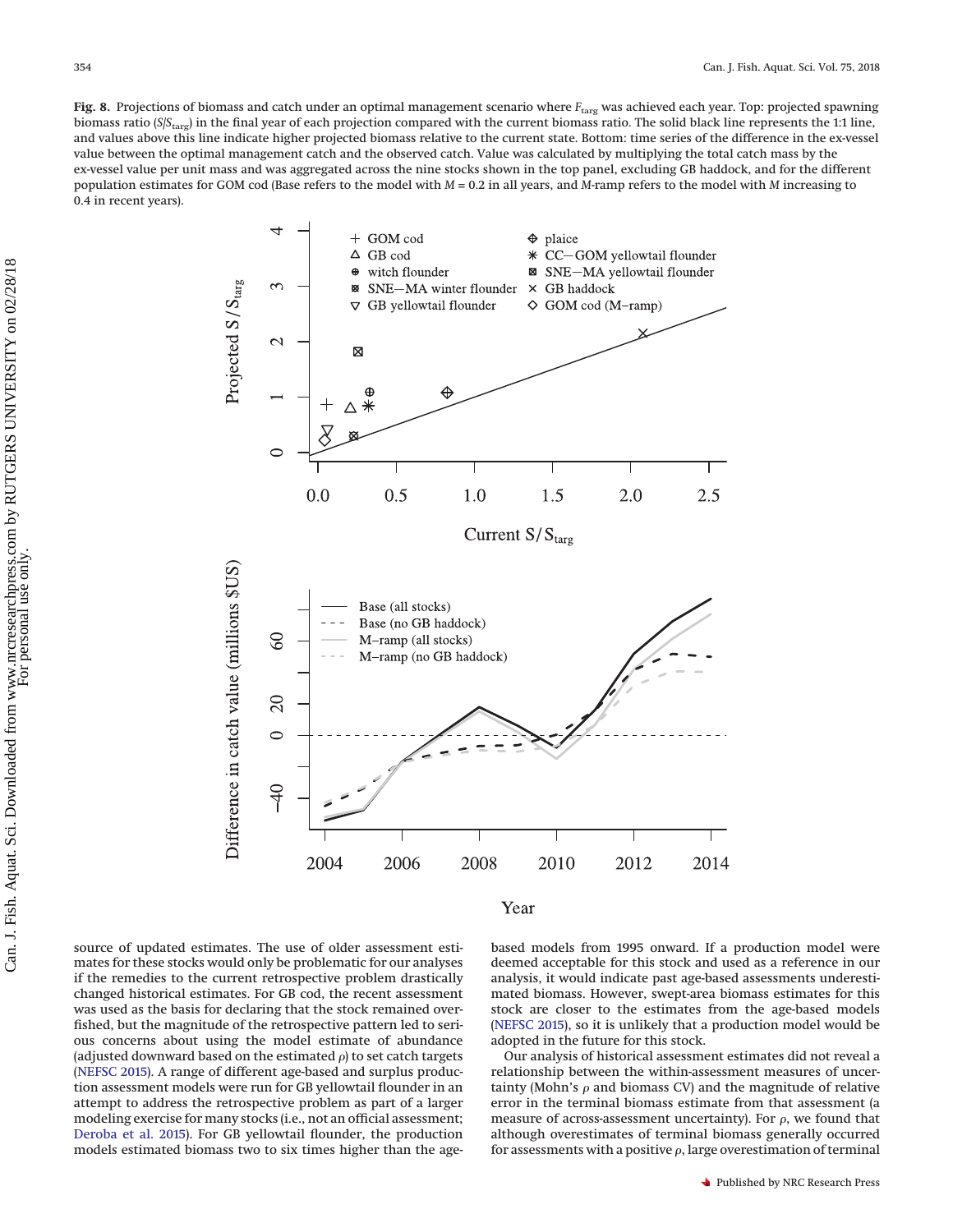biomass occurred for both low and high  $\rho$  values. In a simulation study, [Hurtado et al. \(2015\)](#page-13-23) found no relationship between the magnitude and direction of  $\rho$  and the bias in the terminal biomass estimate from the assessment across a range of life histories and different sources of assessment error. In contrast, [Miller and](#page-13-24) [Legault \(2017\)](#page-13-24) developed an approach for estimating uncertainty in  $\rho$  and found through simulations that bias estimates were generally within the confidence bounds for  $\rho$ , although this work focused only on misspecification of *M* for GB yellowtail flounder. Our findings are in general agreement with [Hurtado et al. \(2015\),](#page-13-23) albeit not based on simulations, and suggest that care is needed when trying to interpret bias in terminal estimates from the magnitude and direction of  $\rho$ . However, as [Miller and Legault \(2017\)](#page-13-24) showed, there may be cases where  $\rho$  is informative about bias, and further research into this area is warranted.

In summary, we have identified a pattern of overly optimistic catch targets for New England groundfish since 2004, resulting largely from uncertainty in terminal abundance estimates from age-based assessment models. The question remains, however, as to what can be done to prevent this pattern from continuing? The long-term solution is to identify the major sources of uncertainty and address them in data sets and in the model. In the interim, remedies that can be implemented rapidly are needed to limit overfishing for groundfish in the short term. In future work we will explore the effectiveness of a range of methods that can be applied in the absence of knowledge of the underlying mechanisms causing the overestimation of catch targets. Example methods include alternative control rules, abundance modifications, and modified recruitment forecasts, and we will compare the ability of the target catches estimated from these alternative approaches at reducing the magnitude and frequency of overfishing.

# **Acknowledgements**

We thank Tom Nies and Jamie Cournane from the New England Fishery Management Council for providing all the necessary management and assessment documents and projection files, for helpful discussions throughout the scope of this project, and for comments on earlier versions of this work. We also thank Liz Brooks and Paul Nitschke from the Northeast Fisheries Science Center and Holly Kindsvater, Doug Zemeckis, and Becca Selden from Rutgers University for comments on previous drafts of this work. We thank an anonymous reviewer and Chris Legault for comments on this manuscript and again thank Chris Legault for providing files and answering questions throughout the course of this work. We are grateful to members of the Scientific and Statistical Committee of the New England Fishery Management Council for helpful discussions. This work was funded by the New England Fishery Management Council, and the views expressed herein are not necessarily those of the Council.

## **References**

- <span id="page-13-20"></span>[B](http://www.nrcresearchpress.com/action/showLinks?doi=10.1139%2Fcjfas-2016-0484&crossref=10.1093%2Ficesjms%2Ffsu069&citationId=p_1_1)ell, R.J., Hare, J.A., Manderson, J.P., and Richardson, D.E. 2014. Externally driven changes in the abundance of summer and winter flounder. ICES J. Mar. Sci. **71**(9): 2416–2428. doi[:10.1093/icesjms/fsu069.](http://dx.doi.org/10.1093/icesjms/fsu069)
- <span id="page-13-17"></span>Brodziak, J., Rago, P., and Conser, R. 1998. A general approach for making shortterm stochastic projections from an age-structured fisheries assessment model. *In* Proceedings of the International Symposium on Fishery Stock Assessment Models for the 21st Century. *Edited by* F. Funk, T. Quinn, II, J. Heifetz, J. Ianelli, J. Powers, J. Schweigert, P. Sullivan, and C.-I. Zhang. Alaska Sea Grant College Program, University of Alaska, Fairbanks.
- <span id="page-13-2"></span>[B](http://www.nrcresearchpress.com/action/showLinks?doi=10.1139%2Fcjfas-2016-0484&system=10.1139%2Fcjfas-2014-0231&citationId=p_3_1)rooks, E.N., and Deroba, J.J. 2015. When "data" are not data: the pitfalls of post hoc analyses that use stock assessment model output. Can. J. Fish. Aquat. Sci. **72**(4): 634–641. doi[:10.1139/cjfas-2014-0231.](http://dx.doi.org/10.1139/cjfas-2014-0231)
- <span id="page-13-5"></span>[B](http://www.nrcresearchpress.com/action/showLinks?doi=10.1139%2Fcjfas-2016-0484&system=10.1139%2Fcjfas-2015-0163&citationId=p_4_1)rooks, E.N., and Legault, C.M. 2016. Retrospective forecasting — evaluating performance of stock projections for New England groundfish stocks. Can. J. Fish. Aquat. Sci. **73**(6): 935–950. doi[:10.1139/cjfas-2015-0163.](http://dx.doi.org/10.1139/cjfas-2015-0163)
- <span id="page-13-18"></span>[D](http://www.nrcresearchpress.com/action/showLinks?doi=10.1139%2Fcjfas-2016-0484&crossref=10.1016%2Fj.fishres.2013.03.015&citationId=p_5_1)eroba, J.J., and Schueller, A. 2013. Performance of stock assessments with misspecified age- and time-varying natural mortality. Fish. Res. **146**: 27–40. doi[:10.1016/j.fishres.2013.03.015.](http://dx.doi.org/10.1016/j.fishres.2013.03.015)
- <span id="page-13-22"></span>[D](http://www.nrcresearchpress.com/action/showLinks?doi=10.1139%2Fcjfas-2016-0484&crossref=10.1093%2Ficesjms%2Ffst237&citationId=p_6_1)eroba, J.J., Butterworth, D.S., Methot, R.D., Jr., De Oliveira, J.A.A., Fernandez, C., Nielsen, A., Cadrin, S.X., Dickey-Collas, M., Legault, C.M., Ianelli, J.,

Valero, J.L., Needle, C.L., O'Malley, J.M., Chang, Y.-J., Thompson, G.G., Canales, C., Swain, D.P., Miller, D.C.M., Hintzen, N.T., Bertignac, M., Ibaibarriaga, L., Silva, A., Murta, A., Kell, L.T., de Moor, C.L., Parma, A.M., Dichmont, C.M., Restrepo, V.R., Ye, Y., Jardim, E., Spencer, P.D., Hanselman, D.H., Blaylock, J., Mood, M., and Hulson, P.-J.F. 2015. Simulation testing the robustness of stock assessment models to error: some results from the ICES strategic initiative on stock assessment methods. ICES J. Mar. Sci. **72**(1): 19–30. doi[:10.1093/icesjms/fst237.](http://dx.doi.org/10.1093/icesjms/fst237)

- <span id="page-13-21"></span>[F](http://www.nrcresearchpress.com/action/showLinks?doi=10.1139%2Fcjfas-2016-0484&system=10.1139%2Fcjfas-2015-0084&citationId=p_7_1)riedland, K.D., Leaf, R.T., Kristiansen, T., and Large, S.I. 2015. Layered effects of parental condition and larval survival on the recruitment of neighboring haddock stocks. Can. J. Fish. Aquat. Sci. **2**(11): 1672–1681. doi[:10.1139/cjfas-2015-](http://dx.doi.org/10.1139/cjfas-2015-0084) [0084.](http://dx.doi.org/10.1139/cjfas-2015-0084)
- <span id="page-13-16"></span>Hendrickson, L., Nitschke, P., and Linton, B. 2015. 2014 Operational Stock Assessments for Georges Bank winter flounder, Gulf of Maine winter flounder, and pollock [online]. US Dept. Commer., Northeast Fish. Sci. Cent. Ref. Doc. 15-01. Available from National Marine Fisheries Service, 166 Water Street, Woods Hole, MA 02543-1026, USA, or online at [http://www.nefsc.noaa.gov/](http://www.nefsc.noaa.gov/publications/) [publications/.](http://www.nefsc.noaa.gov/publications/) doi[:10.7289/V5930R3C.](http://dx.doi.org/10.7289/V5930R3C)
- <span id="page-13-23"></span>[H](http://www.nrcresearchpress.com/action/showLinks?doi=10.1139%2Fcjfas-2016-0484&crossref=10.1093%2Ficesjms%2Ffsu198&citationId=p_9_1)urtado-Ferro, F., Szuwalski, C.S., Valero, J.L., Anderson, S.C., Cunningham, C.J., Johnson, K.F., Licandeo, R., McGilliard, C.R., Monnahan, C.C., Muradian, M.L., Ono, K., Vert-Pre, K.A., Whitten, A.R., and Punt, A.E. 2015. Looking in the rear-view mirror: bias and retrospective patterns in integrated, agestructured stock assessment models. ICES J. Mar. Sci. **72**(1): 99–110. doi[:10.](http://dx.doi.org/10.1093/icesjms/fsu198) [1093/icesjms/fsu198.](http://dx.doi.org/10.1093/icesjms/fsu198)
- <span id="page-13-19"></span>[K](http://www.nrcresearchpress.com/action/showLinks?doi=10.1139%2Fcjfas-2016-0484&crossref=10.1016%2Fj.marpol.2009.04.023&isi=000271128300002&citationId=p_10_1)ing, D.M., and Sutinen, J.G. 2010. Rational noncompliance and the liquidation of Northeast groundfish resources. Mar. Pol. **34**: 7–21. doi[:10.1016/j.marpol.](http://dx.doi.org/10.1016/j.marpol.2009.04.023) [2009.04.023.](http://dx.doi.org/10.1016/j.marpol.2009.04.023)
- <span id="page-13-15"></span>Legault, C.M., Alade, L., and Stone, H.H. 2011. Stock sssessment of Georges Bank yellowtail flounder for 2011 [online]. TRAC Ref. Doc. 2011/01. Available: [http://](http://www.nefsc.noaa.gov/saw/trac/) [www.nefsc.noaa.gov/saw/trac/.](http://www.nefsc.noaa.gov/saw/trac/)
- <span id="page-13-6"></span>Legault, C.M., Alade, L., Gross, W.E., and Stone, H.H. 2013. Stock assessment of Georges Bank yellowtail flounder for 2013 [online]. TRAC Ref. Doc. 2013/01. Available from [http://www.nefsc.noaa.gov/saw/trac/.](http://www.nefsc.noaa.gov/saw/trac/)
- <span id="page-13-0"></span>[M](http://www.nrcresearchpress.com/action/showLinks?doi=10.1139%2Fcjfas-2016-0484&crossref=10.1046%2Fj.1467-2979.2001.00033.x&citationId=p_13_1)ace, P.M. 2001. A new role for MSY in single-species and ecosystem approaches to fisheries stock assessment and management. Fish Fish. **2**: 2–32. doi[:10.1046/](http://dx.doi.org/10.1046/j.1467-2979.2001.00033.x) [j.1467-2979.2001.00033.x.](http://dx.doi.org/10.1046/j.1467-2979.2001.00033.x)
- <span id="page-13-24"></span>[M](http://www.nrcresearchpress.com/action/showLinks?doi=10.1139%2Fcjfas-2016-0484&crossref=10.1016%2Fj.fishres.2016.08.002&citationId=p_14_1)iller, T.J., and Legault, C.M. 2017. Statistical behavior of retrospective patterns and their effects on estimation of stock and harvest status. Fish. Res. **186**: 109–120. doi[:10.1016/j.fishres.2016.08.002.](http://dx.doi.org/10.1016/j.fishres.2016.08.002)
- <span id="page-13-1"></span>[M](http://www.nrcresearchpress.com/action/showLinks?doi=10.1139%2Fcjfas-2016-0484&crossref=10.1006%2Fjmsc.1999.0481&isi=000082244700010&citationId=p_15_1)ohn, R. 1999. The retrospective problem in sequential population analysis: an investigation using cod fishery and simulated data. ICES J. Mar. Sci. **56**: 473– 488. doi[:10.1006/jmsc.1999.0481.](http://dx.doi.org/10.1006/jmsc.1999.0481)
- <span id="page-13-3"></span>NOAA. 1996. Magnuson–Stevens Fishery Conservation and Management Act. Technical memorandum NMFS-F/SPO-23, National Oceanic and Atmospheric Administration, Silver Spring, Md.
- <span id="page-13-4"></span>NEFMC. 2003. Amendment 13 to the Northeast Multispecies Fishery Management Plan [online]. New England Fishery Management Council. Available from [http://www.nefmc.org/nemulti/index.html.](http://www.nefmc.org/nemulti/index.html)
- <span id="page-13-7"></span>NEFMC. 2006. Framework Adjustment 42 to the Northeast Multispecies Fishery Management Plan, Including an Environmental Assessment, Regulatory Impact Review, Initial Regulatory Flexibility Analysis [online]. Newburyport, Mass. New England Fishery Management Council. Available from [http://](http://www.nefmc.org/nemulti/index.html) [www.nefmc.org/nemulti/index.html.](http://www.nefmc.org/nemulti/index.html)
- <span id="page-13-8"></span>NEFMC. 2010. Framework Adjustment 44 to the Northeast Multispecies Fishery Management Plan, Including an Environmental Assessment, Regulatory Impact Review, Initial Regulatory Flexibility Analysis [online]. Newburyport, Mass. New England Fishery Management Council. Available from [http://](http://www.nefmc.org/nemulti/index.html) [www.nefmc.org/nemulti/index.html.](http://www.nefmc.org/nemulti/index.html)
- <span id="page-13-9"></span>NEFMC. 2011. Framework Adjustment 45 to the Northeast Multispecies Fishery Management Plan, Including an Environmental Assessment, Regulatory Impact Review, Initial Regulatory Flexibility Analysis [online]. Newburyport, Mass. New England Fishery Management Council. Available from [http://](http://www.nefmc.org/nemulti/index.html) [www.nefmc.org/nemulti/index.html.](http://www.nefmc.org/nemulti/index.html)
- <span id="page-13-10"></span>NEFMC. 2012. Framework Adjustment 47 to the Northeast Multispecies Fishery Management Plan, Including an Environmental Assessment, Regulatory Impact Review, Initial Regulatory Flexibility Analysis [online]. Newburyport, Mass. New England Fishery Management Council. Available from [http://](http://www.nefmc.org/nemulti/index.html) [www.nefmc.org/nemulti/index.html.](http://www.nefmc.org/nemulti/index.html)
- <span id="page-13-11"></span>NEFMC. 2013. Framework Adjustment 50 to the Northeast Multispecies Fishery Management Plan [online]. Newburyport, Mass. New England Fishery Management Council. Available from [http://www.nefmc.org/nemulti/index.html.](http://www.nefmc.org/nemulti/index.html)
- <span id="page-13-12"></span>NEFMC. 2014. Framework Adjustment 51 to the Northeast Multispecies Fishery Management Plan [online]. Newburyport, Mass. New England Fishery Management Council. Available from [http://www.nefmc.org/nemulti/index.html.](http://www.nefmc.org/nemulti/index.html)
- <span id="page-13-13"></span>NEFSC. 2002. Assessment of 20 Northeast groundfish stocks through 2001: a report of the Groundfish Assessment Review Meeting (GARM), Northeast Fisheries Science Center, Woods Hole, Massachusetts, 8–11 October 2002 [online]. Northeast Fish. Sci. Cent. Ref. Doc. 02-16. Available from Northeast Fisheries Science Center, National Marine Fisheries Service, 166 Water Street, Woods Hole, MA 02543-1026, USA, or online at [http://www.nefsc.noaa.gov/](http://www.nefsc.noaa.gov/saw/) [saw/.](http://www.nefsc.noaa.gov/saw/)
- <span id="page-13-14"></span>NEFSC. 2003. Report of the 36th Northeast Regional Stock Assessment Workshop (36th SAW): Stock Assessment Review Committee (SARC) consensus summary of assessments. Northeast Fisheries Science Center Reference Doc-